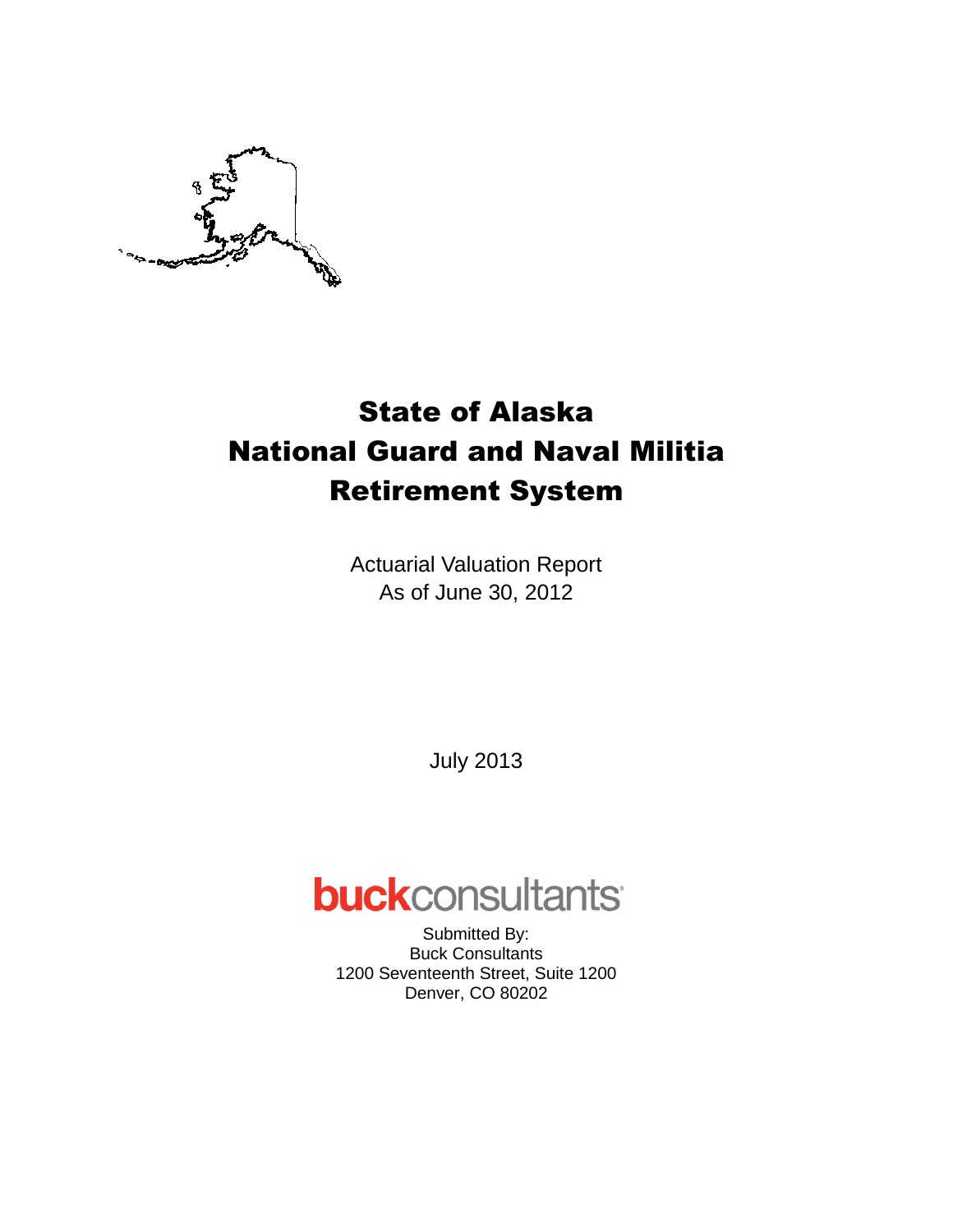# **Table of Contents**

|                                                    | <b>Letter of Certification</b> |  |
|----------------------------------------------------|--------------------------------|--|
|                                                    |                                |  |
|                                                    |                                |  |
| Section 1:                                         |                                |  |
| 1.1<br>1.2<br>1.3<br>1.4<br>1.5                    |                                |  |
| Section 2:                                         |                                |  |
| 2.1<br>2.2<br>2.3<br>2.4                           |                                |  |
| Section 3:                                         |                                |  |
| 3.1<br>3.2<br>3.3                                  |                                |  |
| <b>Section 4:</b>                                  |                                |  |
| 4.1<br>4.2(a)<br>4.2(b)<br>4.2(c)<br>4.2(d)<br>4.3 |                                |  |
| Section 5:                                         |                                |  |
| 5.1<br>5.2                                         |                                |  |
|                                                    |                                |  |

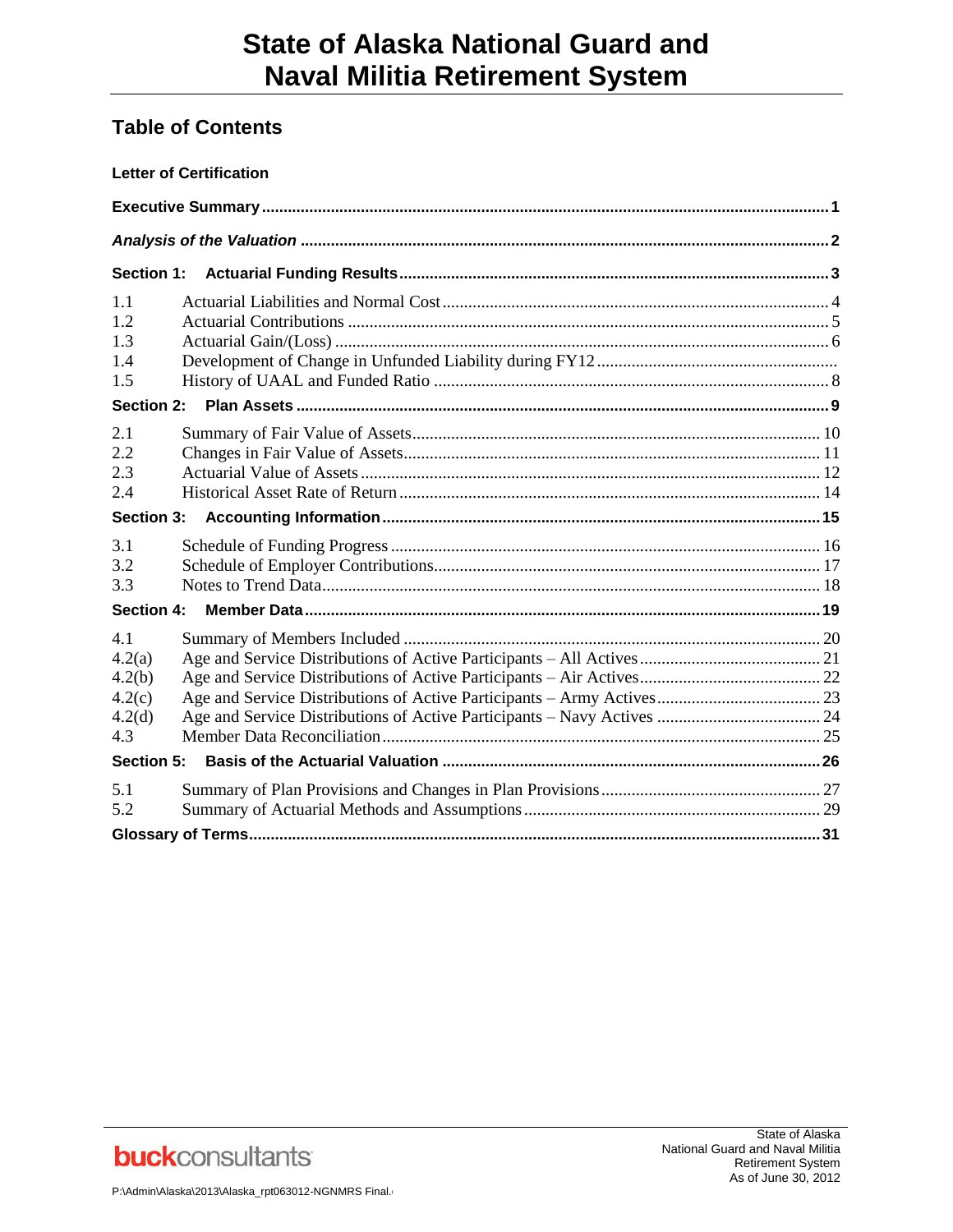# **buck**consultants

July 19, 2013

State of Alaska The Alaska Retirement Management Board The Department of Revenue, Treasury Division The Department of Administration, Division of Retirement and Benefits P.O. Box 110203 Juneau, AK 99811-0203

#### *Certification of Actuarial Valuation*

Dear Members of The Alaska Retirement Management Board, The Department of Revenue and The Department of Administration:

This report summarizes the annual actuarial valuation results of the State of Alaska National Guard and Naval Militia Retirement System (NGNMRS) as of June 30, 2012 performed by Buck Consultants, LLC.

The actuarial valuation is based on financial information provided in the financial statements audited by KPMG LLP and member data provided by the Division of Retirement and Benefits and summarized in this report. The benefits considered are those delineated in Alaska statutes effective June 30, 2012. The actuary did not verify the data submitted, but did perform tests for consistency and reasonableness.

All costs, liabilities and other factors under the System were determined in accordance with generally accepted actuarial principles and procedures. An actuarial cost method is used to measure the actuarial liabilities which we believe is reasonable. Buck Consultants, LLC is solely responsible for the actuarial data and actuarial results presented in this report. This report fully and fairly discloses the actuarial position of the System.

The contribution requirements reflect the cost of benefits accruing in FY11 and FY12 and an amortization as a level dollar amount of the initial unfunded accrued liability and subsequent gains/losses over a period of 20 years less average military service of active members. The amortization period is set by the Alaska Retirement Management Board (Board). Contribution levels are recommended by the Actuary and adopted by the Board each year. This objective is currently being met and is projected to continue to be met.

**buck**consultants

State of Alaska National Guard and Naval Militia Retirement System As of June 30, 2012

```
P:\Admin\Alaska\2013\Alaska_rpt063012-NGNMRS Final.
```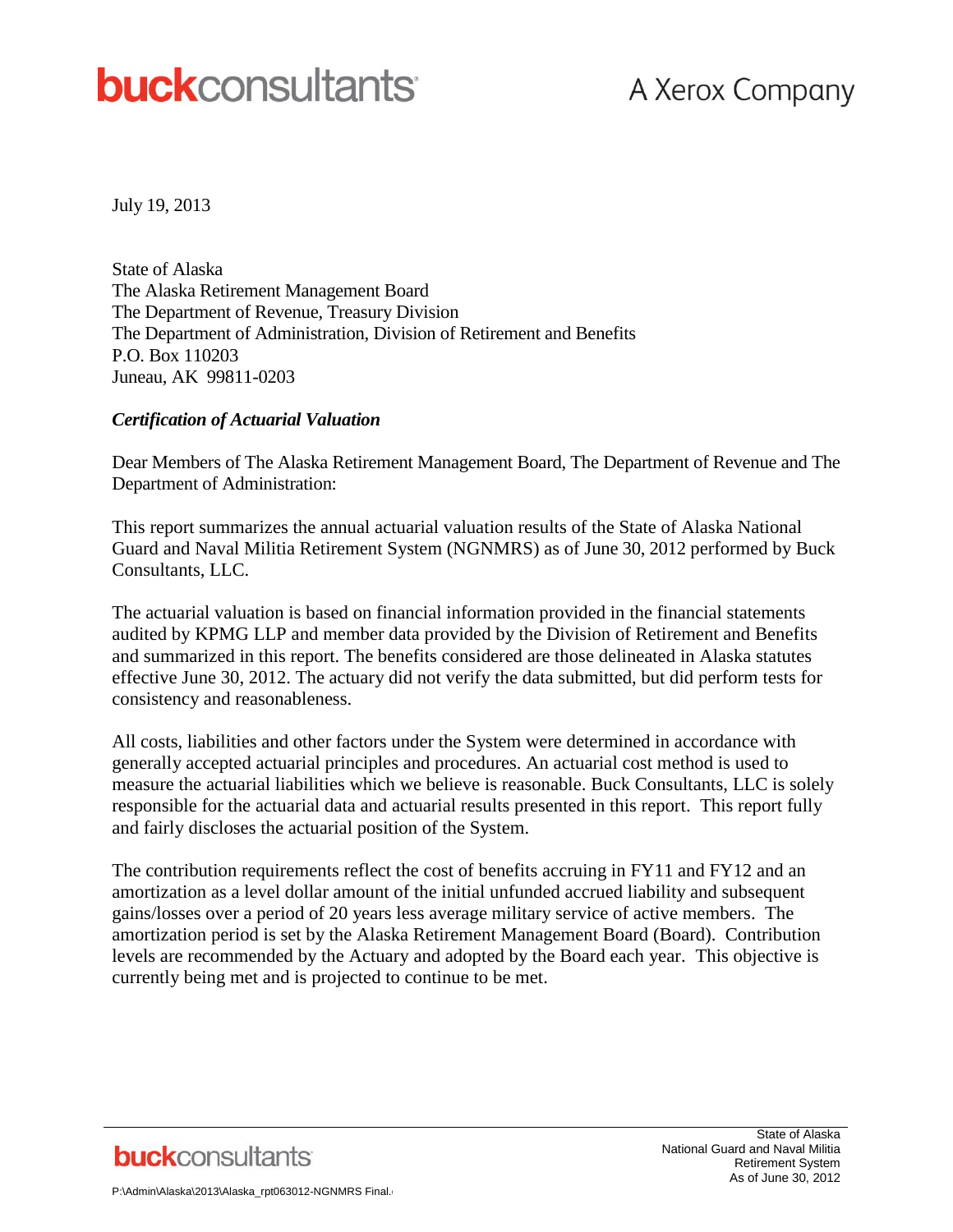The Alaska Retirement Management Board, The Department of Revenue and The Department of Administration July 19, 2013 Page 2

In our opinion, the actuarial assumptions used are reasonable, taking into account the experience of the System and reasonable long-term expectations, and represent our best estimate of the anticipated long-term experience under the System. The actuary performs an analysis of System experience periodically and recommends changes if, in the opinion of the actuary, assumption changes are needed to more accurately reflect expected future experience. The last full experience analysis was performed in 2010. ASOP 35 mandates some recognition of future mortality improvements. We will address this during the next experience analysis. A summary of the actuarial assumptions and methods used in this actuarial valuation are shown in Section 5 beginning on page 29.

The assumptions and methods used to determine the Annual Required Contributions (ARC) to the State of Alaska National Guard and Naval Militia System as outlined in this report and all supporting schedules meet the parameters and requirements for disclosure of Governmental Accounting Standards Board (GASB) Statements No. 25, Financial Reporting for Defined Benefit Pension Plans and Note Disclosures for Defined Contribution Plans. Based on member data and asset information provided by the Division of Retirement and Benefits, we have prepared the Schedule of Funding Progress, Schedule of Employer Contributions, and trend data schedules under GASB No. 25.

The undersigned are Enrolled Actuaries, a Fellow and an Associate of the Society of Actuaries and Members of the American Academy of Actuaries and meet the Qualification Standards of the American Academy of Actuaries to render the actuarial opinions contained in this report. This report has been prepared in accordance with all Applicable Actuarial Standards of Practice. We are available to answer any questions on the material contained in the report, or to provide explanations or further details as may be appropriate.

Respectfully submitted,

BUCK CONSULTANTS, LLC

David H. Alaskinsky

David H. Slishinsky, ASA, EA, MAAA, FCA Lee James, FSA, EA, MAAA, FCA Principal, Consulting Actuary Director, Consulting Actuary

Lee Jame



State of Alaska National Guard and Naval Militia Retirement System As of June 30, 2012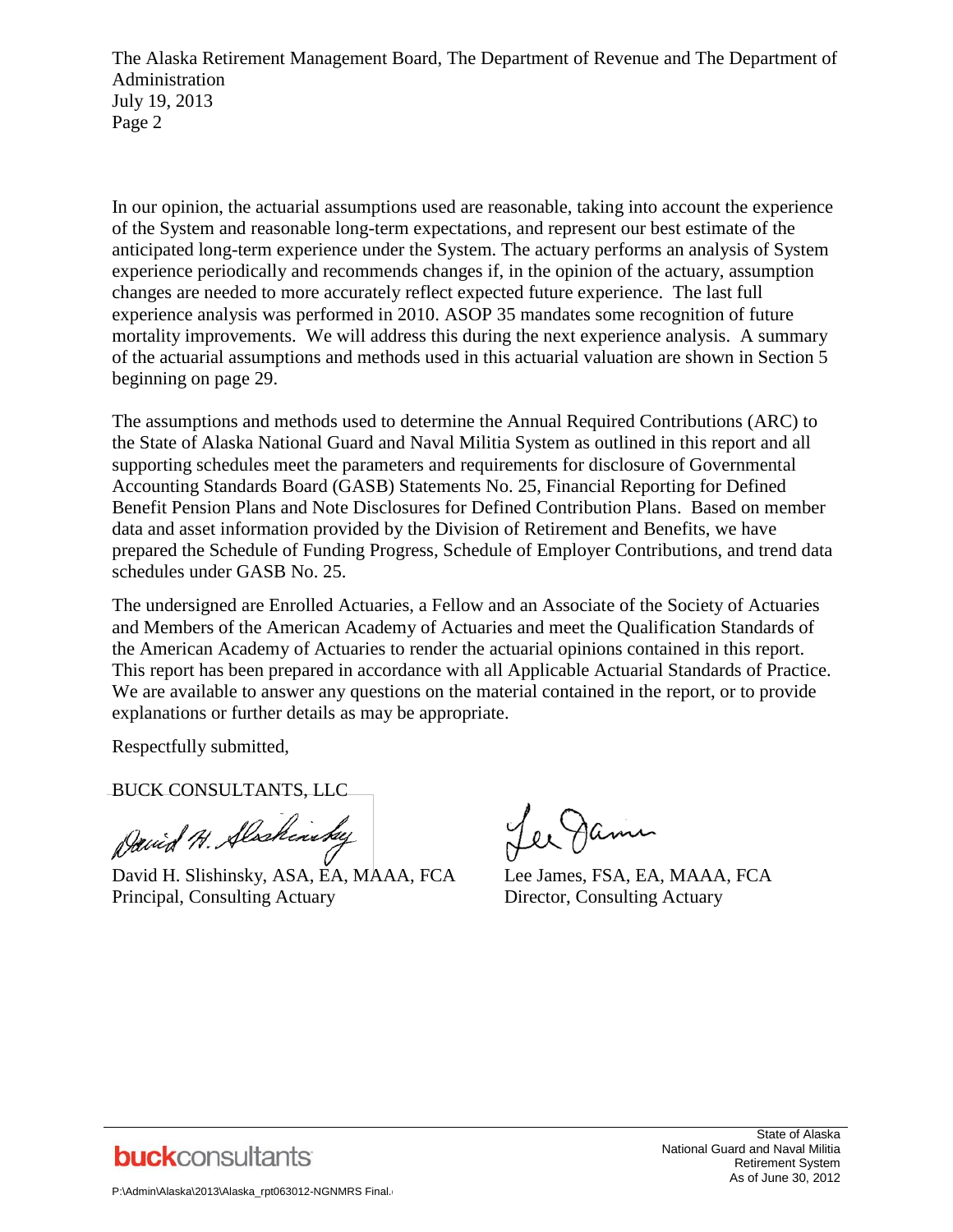# *Executive Summary*

#### **Overview**

The State of Alaska National Guard and Naval Militia Retirement System provides pension benefits to the National Guard, naval militia and other eligible members. The Commissioner of the Department of Administration is responsible for administering the System. The Alaska Retirement Management Board has fiduciary responsibility over the assets of the System. This report presents the results of the actuarial valuation of the System benefits as of the valuation date of June 30, 2012.

#### **Purpose**

An actuarial valuation is performed on the retirement plan bi-annually as of the beginning of the fiscal year. The main purposes of the actuarial valuation detailed in this report are:

- 1. To determine the annual contribution necessary to meet the Board's funding policy for the System;
- 2. To disclose the funding assets and liability measures as of the valuation date;
- 3. To disclose the accounting measures for the System required by GASB Nos. 25 as of the end of the last fiscal year;
- 4. To review the current funded status of the System;
- 5. To compare actual and expected experience under the System during the last fiscal year;
- 6. And to report trends in contributions, assets, liabilities, and funded status over the last several years.

The actuarial valuation provides a "snapshot" of the funded position of the NGNMRS based on the plan provisions, membership, assets, and actuarial assumptions as of the valuation date.

#### **Funding Status**

The funding status is a measure of the progress that has been made in funding the plan as of the valuation date. It is determined as a ratio of the actuarial value of assets divided by the total actuarial accrued liability on the valuation date. A ratio of over 100% represents a plan that is ahead in funding, and a ratio of less than 100% represents a plan that is behind in funding on the valuation date. A comparative summary of the funding ratio from the prior and current actuarial valuations follows:

| <b>Funding Status as of June 30</b>     | 2010             | 2012             |
|-----------------------------------------|------------------|------------------|
| <b>Valuation Assets</b>                 | \$<br>32,000,585 | \$<br>33,682,091 |
| <b>Accrued Liability</b><br>2.          | 30,034,407       | 32,771,017       |
| Funding Ratio, $(1) \div (2)$<br>3.     | 106.5%           | 102.8%           |
|                                         |                  |                  |
|                                         |                  |                  |
| <b>Recommended Contribution Amounts</b> | <b>FY13</b>      | <b>FY15</b>      |
| 1. Normal Cost                          | \$<br>605,097    | \$<br>631,921    |
| 2. Past Service Cost Amortization       | (307,730)        | (142,594)        |
| <b>Expense Load</b><br>3.               | 134,000          | 138,000          |

The recommended contribution amount for FY14 based on a roll-forward valuation as of June 30, 2011 is \$474,791.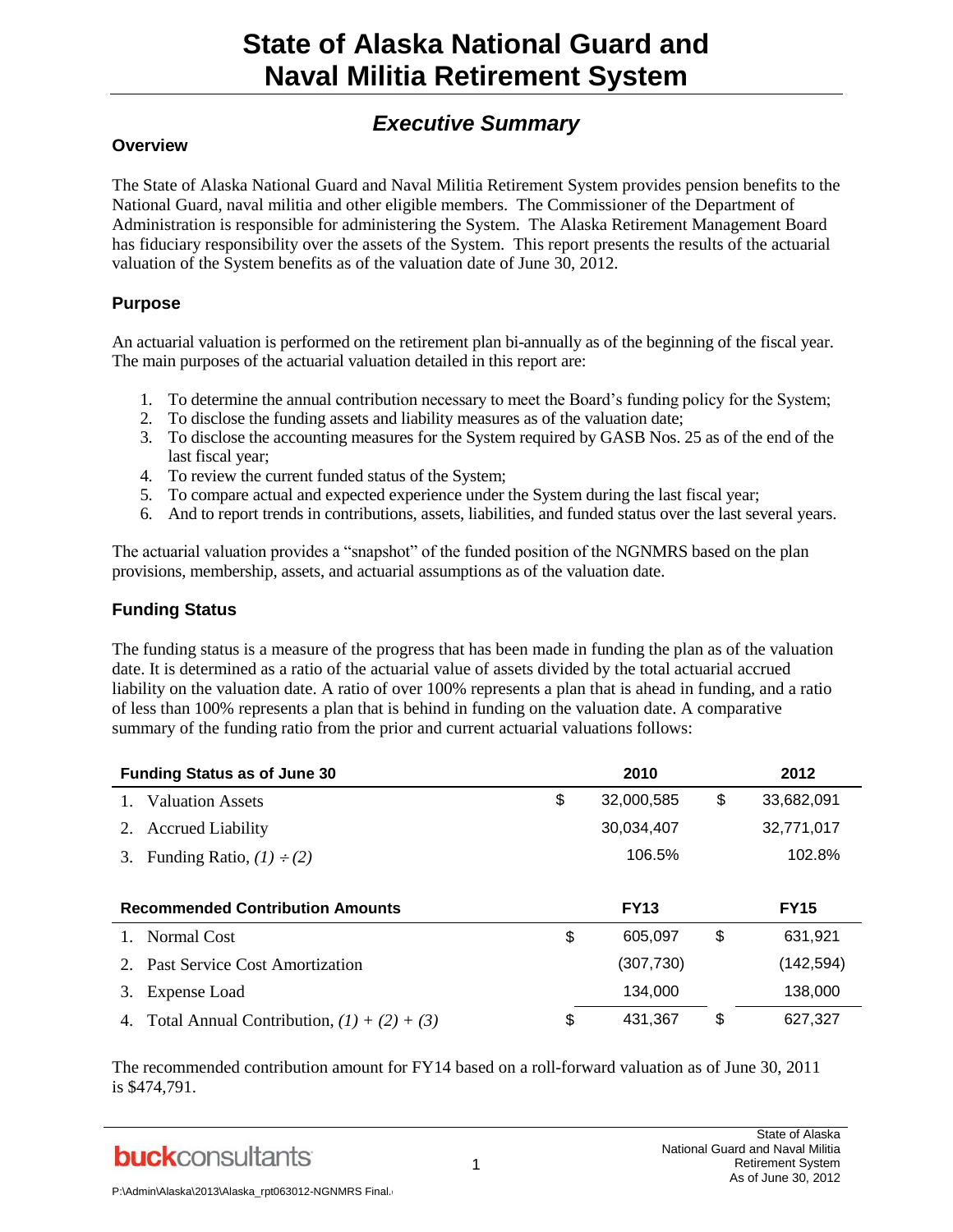# *Analysis of the Valuation*

The funding ratio decreased from 106.5% at June 30, 2010, to 102.8% at June 30, 2012. This decrease was primarily due to the loss created by less than expected return on assets.

The annual rate of return on market value of assets during the year was 0.50%. The annual rate of return on actuarial value of assets during the year was 3.36%, compared to the assumed rate of 7.00%, resulting in an actuarial loss from investment return of approximately \$1.2 million for FY12.

Effective for the June 30, 2010 valuation, the Board adopted the changes to the demographic and economic assumptions recommended by the actuary based on the results of an experience analysis performed on the population experience from July 1, 2005 through June 30, 2009. The changes in assumptions were adopted by the Board during the December 2010 Board meeting.

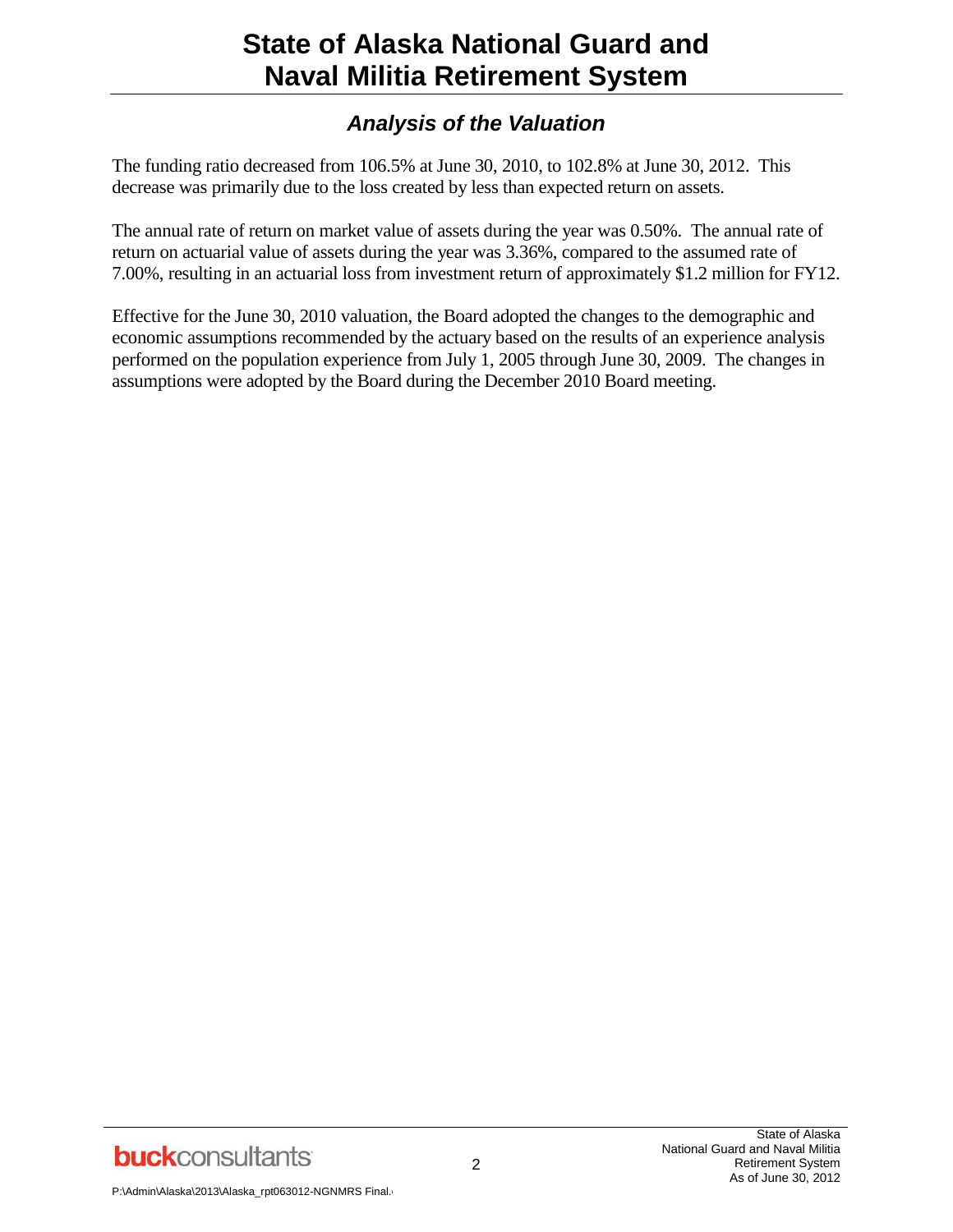**Section 1**

**Actuarial Funding Results**

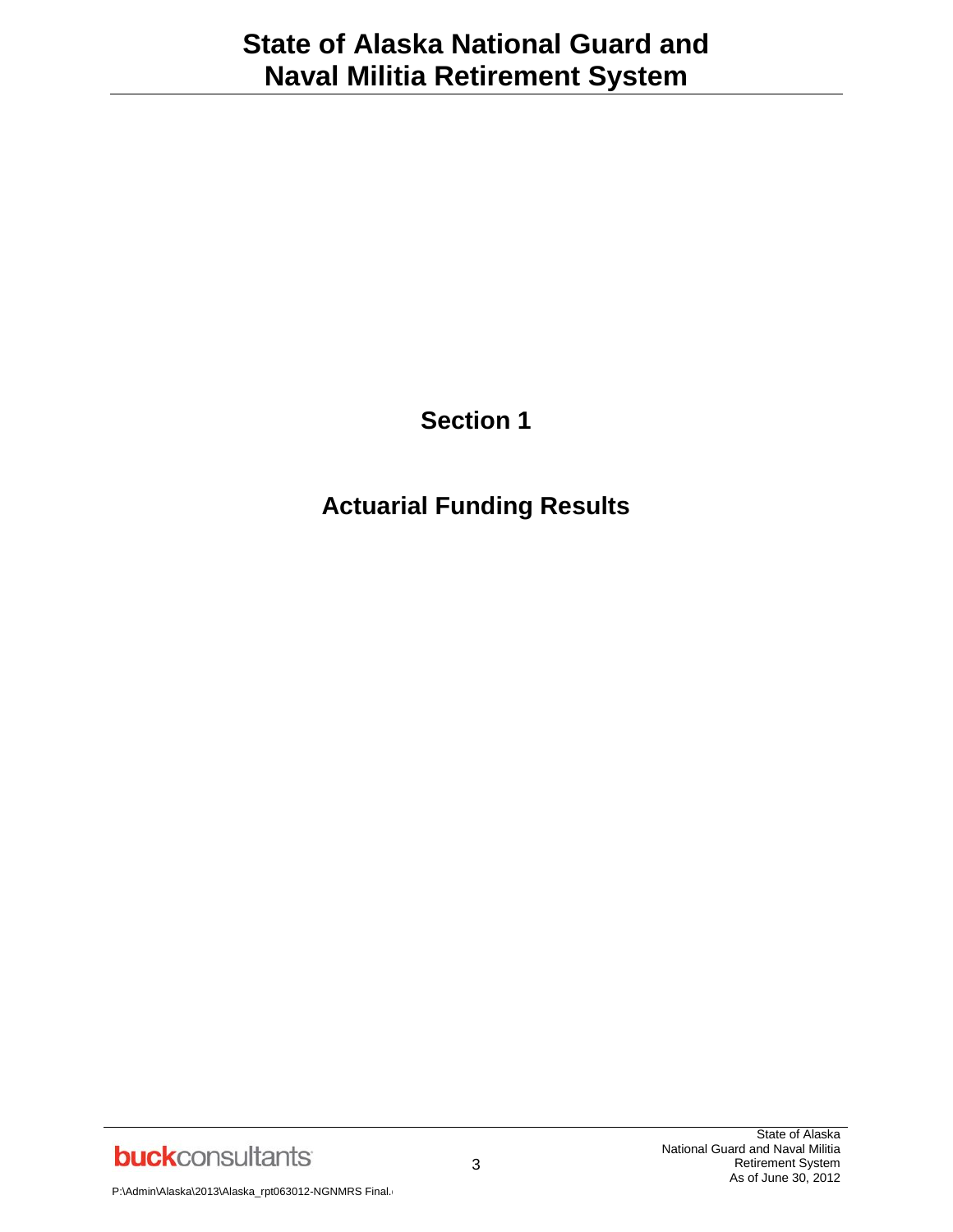### **Section 1.1**

# **Actuarial Liabilities and Normal Cost**

| As of June 30, 2012                                               | <b>Normal</b><br>Cost | <b>Accrued</b><br>Liability |            | <b>Present Value</b><br>of Projected<br><b>Benefits</b> |             |
|-------------------------------------------------------------------|-----------------------|-----------------------------|------------|---------------------------------------------------------|-------------|
| <b>Active Members</b>                                             |                       |                             |            |                                                         |             |
| 1. Retirement Benefits                                            | \$<br>591,763         | \$                          | 11,439,910 | \$                                                      | 15,180,521  |
| 2. Termination Benefits                                           | $\mathbf 0$           |                             | 0          |                                                         | $\mathbf 0$ |
| 3. Death Benefits                                                 | 23,274                |                             | 274,347    |                                                         | 423,774     |
| 4. Disability Benefits                                            | 16,884                |                             | 310,507    |                                                         | 420,893     |
| <b>5. Total Active Actuarial Value</b><br>$(1) + (2) + (3) + (4)$ | \$<br>631,921         | \$                          | 12,024,764 | \$                                                      | 16,025,188  |
| <b>Inactive Members</b>                                           |                       |                             |            |                                                         |             |
| 6. Vested Terminated                                              |                       | \$                          | 15,572,915 | \$                                                      | 15,572,915  |
| 7. Retirees (including QDROs)                                     |                       |                             | 5,173,338  |                                                         | 5,173,338   |
| 8. Total Inactive Actuarial Value $(6) + (7)$                     |                       | \$                          | 20,746,253 | \$                                                      | 20,746,253  |
| <b>Total Actuarial Value</b> $(5) + (8)$                          | \$<br>631,921         | \$                          | 32,771,017 | \$                                                      | 36,771,441  |

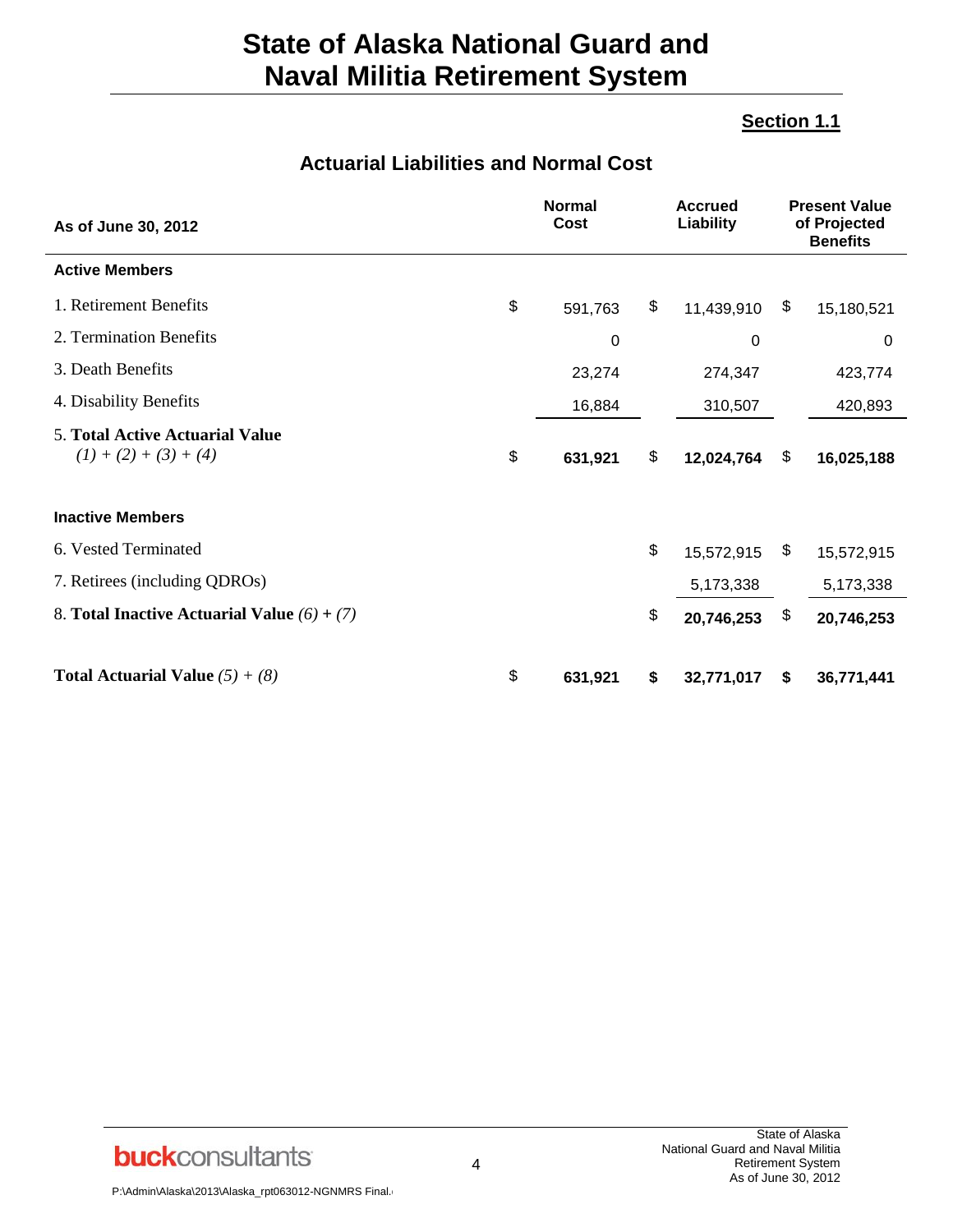#### **Section 1.2**

# **Actuarial Contribution – FY15**

| 1. Accrued Liability                                                               | \$<br>32,771,017 |
|------------------------------------------------------------------------------------|------------------|
| 2. Actuarial Value of Assets                                                       | 33,682,091       |
| 3. Total Unfunded Accrued Liability, $(1) - (2)$                                   | \$<br>(911, 074) |
| 4. Amortization Factor (8.0 years)<br>(assuming payments at beginning of the year) | 6.389289         |
| 5. Past Service Payment, $(3) \div (4)$                                            | \$<br>(142, 594) |
| 6. Normal Cost                                                                     | 631,921          |
| 7. Expense Load                                                                    | 138,000          |
| 8. <b>Total Contribution</b> , $(5) + (6) + (7)$                                   | \$<br>627,327    |

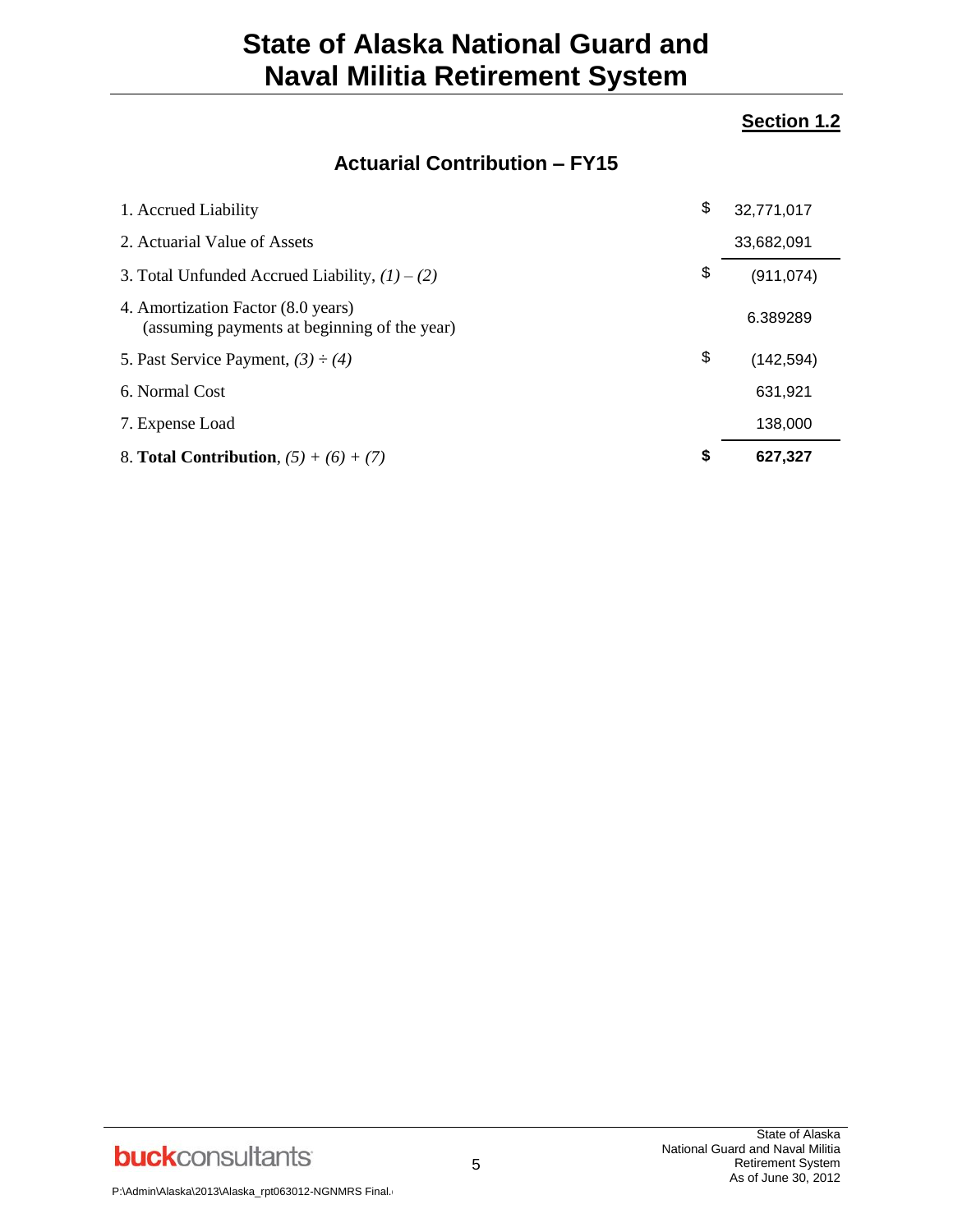### **Section 1.3**

# **Actuarial Gain/(Loss) for FY12**

| 1.  | Accrued Liability, June 30, 2011             | \$<br>31,324,457    |
|-----|----------------------------------------------|---------------------|
| 2.  | Normal Cost for FY12                         | 605,097             |
| 3.  | Interest on $(1)$ and $(2)$ at $7.00\%$      | 2,235,069           |
| 4.  | Benefit Payments for FY12                    | 1,334,018           |
| 5.  | Interest on $(4)$ at 7.00% for one-half year | 45,901              |
| 6.  | Change in Assumptions                        | 0                   |
| 7.  | Expected Accrued Liability, June 30, 2012    |                     |
|     | $(1) + (2) + (3) - (4) - (5) + (6)$          | \$<br>32,784,704    |
| 8.  | Accrued Liability, June 30, 2012             | 32,771,017          |
| 9.  | Liability Gain/(Loss) $(7) - (8)$            | \$<br>13,687        |
|     |                                              |                     |
| 10. | Valuation Assets, June 30, 2011              | \$<br>33,019,577    |
| 11. | Interest on $(10)$ at 7.00%                  | 2,311,370           |
| 12. | Contributions for FY12                       | 895,611             |
| 13. | Interest on (12) at 7.00% for one-half year  | 30,816              |
| 14. | Benefit Payments for FY12                    | 1,334,018           |
| 15. | Interest on (14) at 7.00% for one-half year  | 45,901              |
| 16. | Expected Valuation Assets, June 30, 2012     |                     |
|     | $(10) + (11) + (12) + (13) - (14) - (15)$    | \$<br>34,877,455    |
| 17. | Valuation Assets, June 30, 2012              | 33,682,091          |
| 18. | Asset Gain/(Loss) $(17) - (16)$              | \$<br>(1, 195, 364) |
| 19. | Actuarial Gain/(Loss) $(9) + (18)$           | \$<br>(1, 181, 677) |

**buck**consultants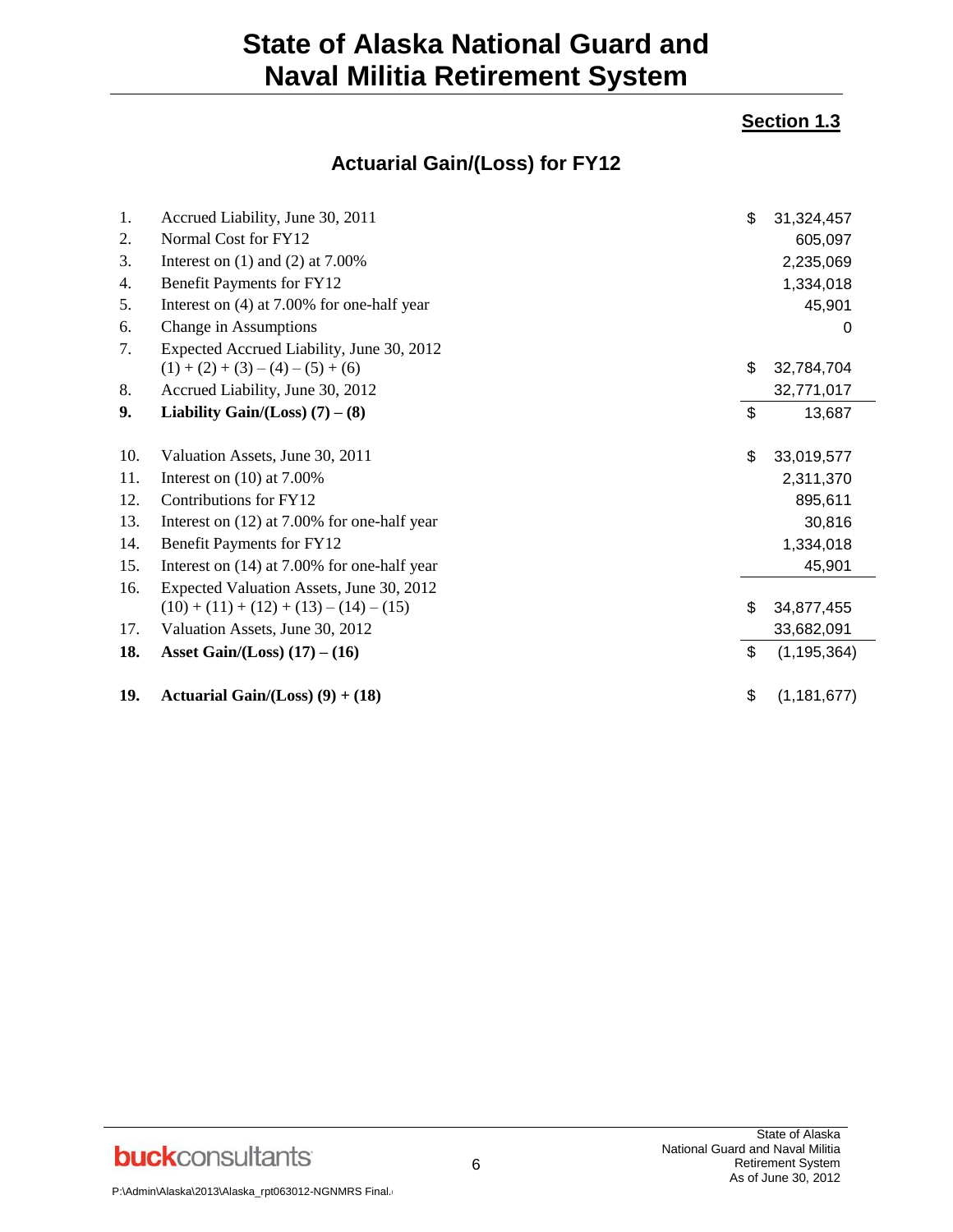#### **Section 1.4**

# **Development of Change in Unfunded Liability During FY12**

| 1. 2011 Unfunded Liability                           |             |               |  |  |
|------------------------------------------------------|-------------|---------------|--|--|
|                                                      |             | \$(1,695,120) |  |  |
| a. Interest on unfunded liability                    | \$(118,658) |               |  |  |
| b. Normal cost                                       | 605,097     |               |  |  |
| c. Employer contributions                            | (895, 611)  |               |  |  |
| d. Interest on b. and c.                             | 11,541      |               |  |  |
| e. Expected change in unfunded liability during FY12 |             | (397, 631)    |  |  |
| 2. Expected 2012 Unfunded Liability                  |             | \$(2,092,751) |  |  |
| a. Liability (gains)                                 | \$(13,687)  |               |  |  |
| b. Assets losses                                     | 1,195,364   |               |  |  |
| c. Other changes in unfunded liability during FY12   |             | 1,181,677     |  |  |
| 3. Actual 2012 Unfunded Liability                    |             | \$(911,074)   |  |  |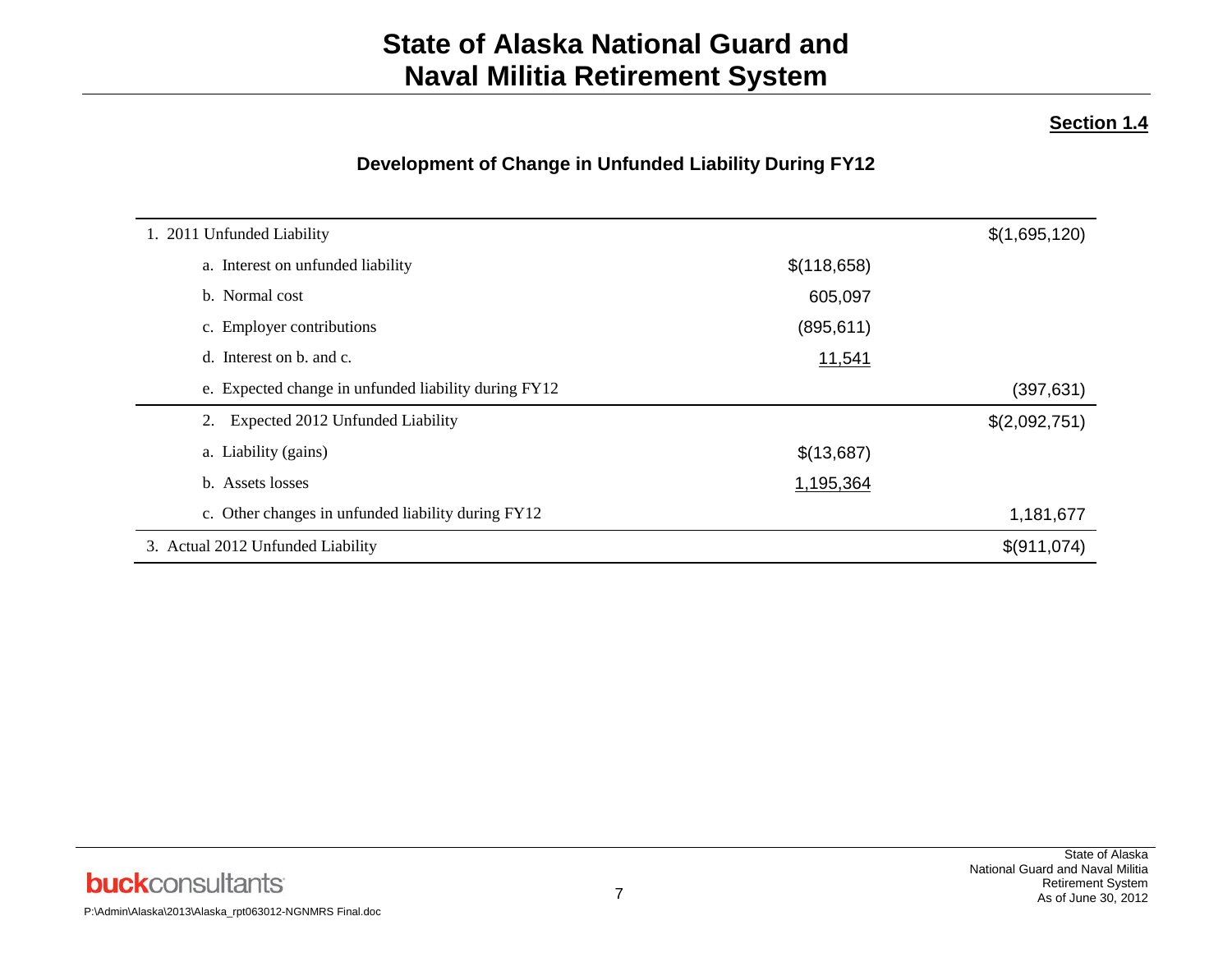### **Section 1.5**

| <b>Valuation</b><br><b>Date</b> |    | Aggregate<br><b>Accrued</b><br>Liability |    | Valuation<br>Assets | Assets as a<br><b>Percent of</b><br><b>Accrued</b><br>Liability | <b>Unfunded</b><br><b>Accrued</b><br><b>Liabilities</b><br>(UAL) |             |  |
|---------------------------------|----|------------------------------------------|----|---------------------|-----------------------------------------------------------------|------------------------------------------------------------------|-------------|--|
| June 30, 2000                   | \$ | 17,967,471                               | \$ | 13,734,397          | 76.4%                                                           | \$                                                               | 4,233,074   |  |
| June 30, 2002                   | \$ | 20,545,214                               | \$ | 12,114,025          | 59.0%                                                           | \$                                                               | 8,431,189   |  |
| June 30, 2004                   | \$ | 19,749,305                               | \$ | 13,391,055          | 67.8%                                                           | \$                                                               | 6,358,250   |  |
| June 30, 2006                   | \$ | 25,457,589                               | \$ | 15,587,569          | 61.2%                                                           | \$                                                               | 9,870,020   |  |
| June 30, 2007                   | \$ | 26,289,978                               | \$ | 16,882,529          | 64.2%                                                           | \$                                                               | 9,407,449   |  |
| June 30, 2008                   | \$ | 28,904,645                               | \$ | 28,370,756          | 98.2%                                                           | \$                                                               | 533,889     |  |
| June 30, 2009                   | \$ | 30,208,411                               | \$ | 30,123,348          | 99.7%                                                           | \$                                                               | 85,063      |  |
| June 30, 2010                   | \$ | 30,034,407                               | \$ | 32,000,585          | 106.5%                                                          | \$                                                               | (1,966,178) |  |
| June 30, 2011                   | \$ | 31,324,457                               | \$ | 33,019,577          | 105.4%                                                          | \$                                                               | (1,695,120) |  |
| June 30, 2012                   | \$ | 32,771,017                               | \$ | 33,682,091          | 102.8%                                                          | \$                                                               | (911, 074)  |  |

### **History of UAAL and Funded Ratio**

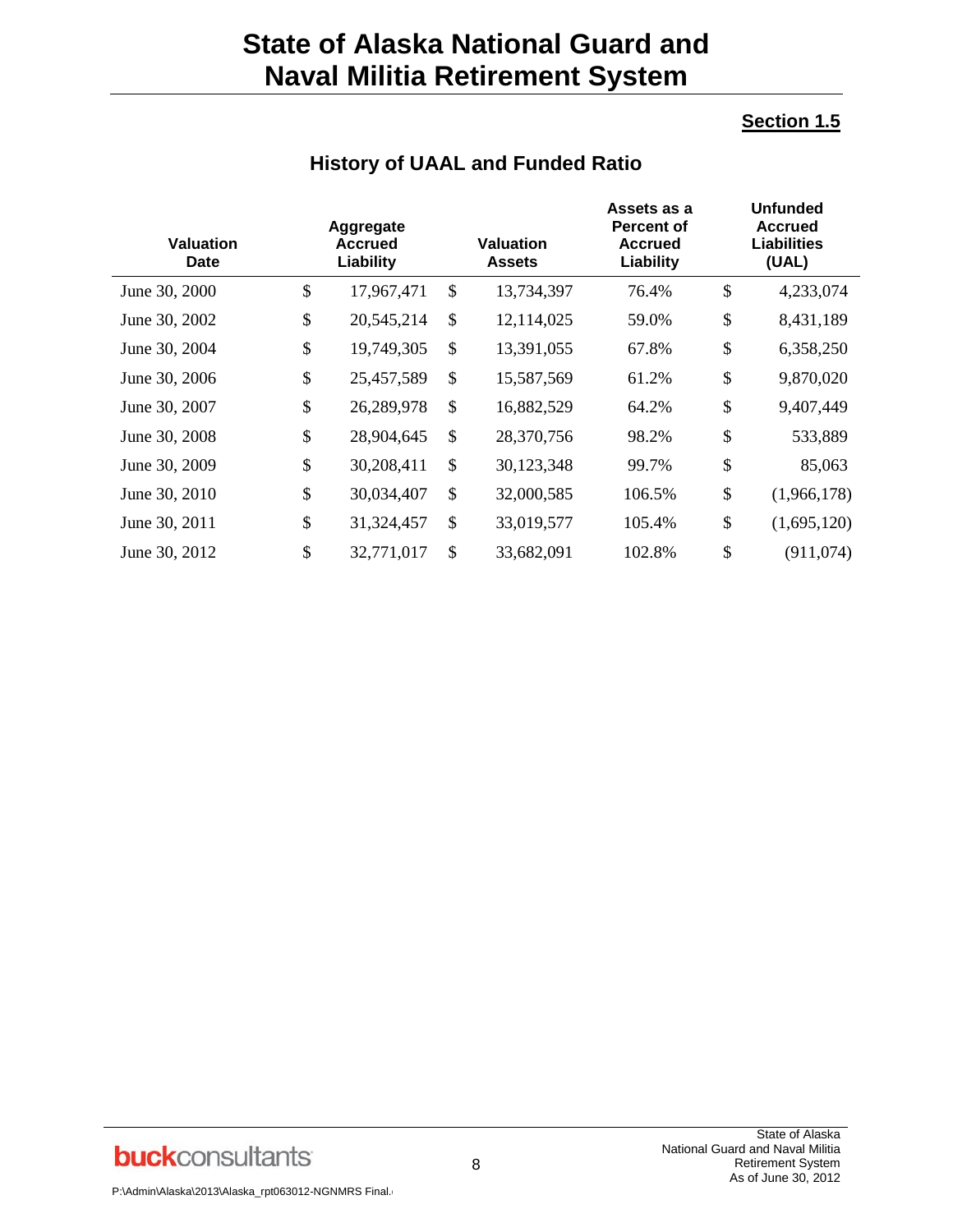**Section 2**

**Plan Assets**

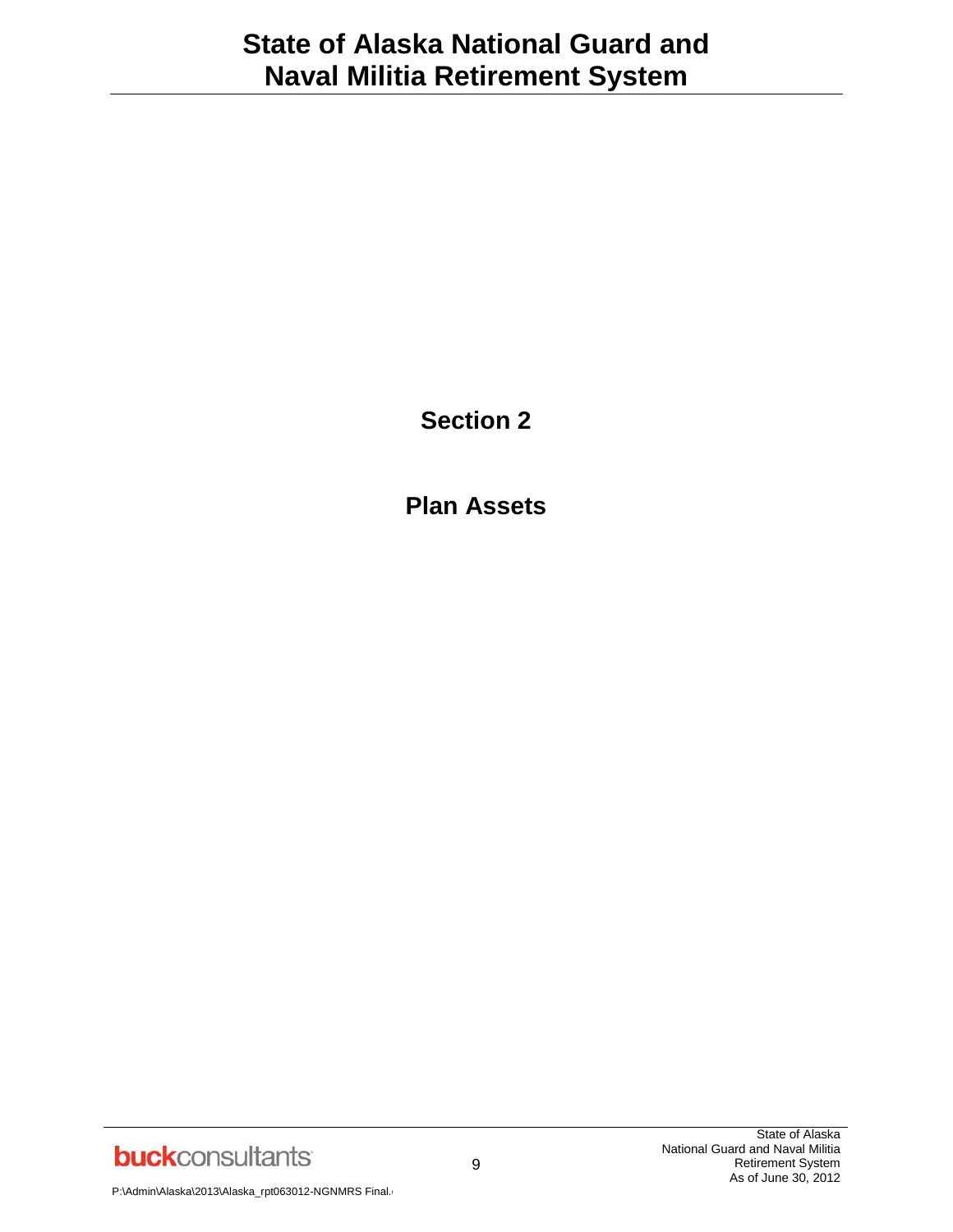### **Section 2.1**

# **Summary of Fair Value of Assets**

| Net Assets as of June 30                                                  | 2011             |    | 2012       |
|---------------------------------------------------------------------------|------------------|----|------------|
| Assets:                                                                   |                  |    |            |
| 1. Cash and Cash Equivalents                                              | \$<br>24,456     | \$ | 487,744    |
| 2. Domestic Equity Pool                                                   | 10,174,728       |    | 9,695,305  |
| 3. International Equity Pool                                              | 5,953,522        |    | 4,101,170  |
| 4. Retirement Fixed Income Pool                                           | 1,272,478        |    | 122,935    |
| 5. Domestic Fixed Income Pool                                             | 15,570,006       |    | 11,079,647 |
| 6. International Fixed Income Pool                                        | 0                |    | 2,346,226  |
| 7. Emerging Market Debt                                                   | 0                |    | 773,651    |
| 8. Emerging Market Equity Pool                                            | 0                |    | 1,329,321  |
| 9. High Yield Pool                                                        | 0                |    | 2,764,653  |
| 10. Total Assets<br>$(1) + (2) + (3) + (4) + (5) + (6) + (7) + (8) + (9)$ | 32,995,190       |    | 32,700,652 |
| Liabilities:                                                              |                  |    |            |
| 11. Accrued expenses                                                      | 60,815           |    | 54,551     |
| 12. Due to State of Alaska General Fund                                   | 21,560           |    | 7,667      |
| 13. <b>Total Liabilities</b> $(11) + (12)$                                | 82,375           |    | 62,218     |
| <b>Total Net Assets</b> $(10) - (13)$                                     | \$<br>32,912,815 | S  | 32,638,434 |



10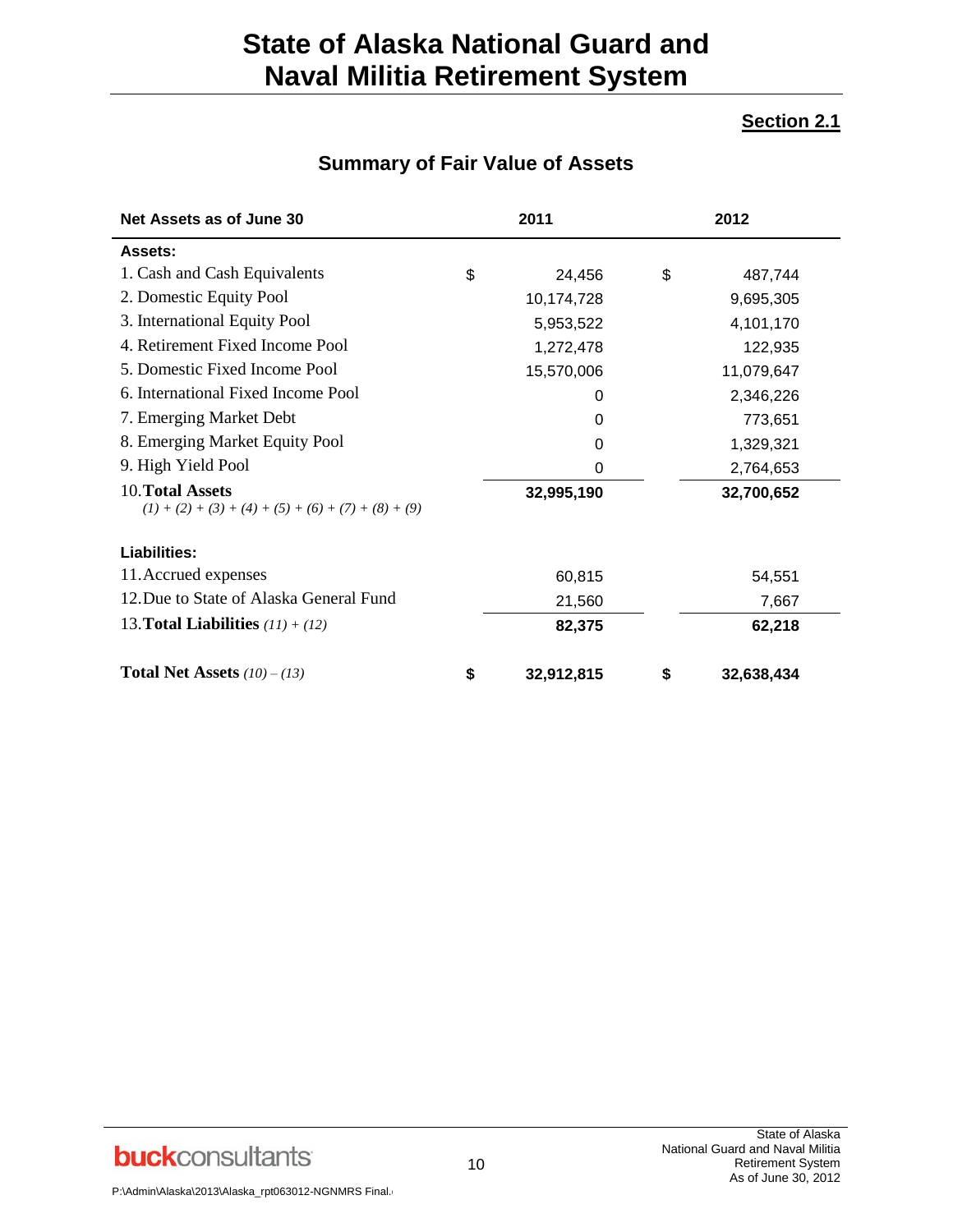### **Section 2.2**

### **Changes in Fair Value of Assets**

| Change in Net Assets as of June 30                                   | 2011             | 2012             |
|----------------------------------------------------------------------|------------------|------------------|
|                                                                      |                  |                  |
| <b>Receipts:</b>                                                     |                  |                  |
| 1. Employer Contributions                                            | \$<br>965,375    | \$<br>895,611    |
| <b>Investment</b> Income<br>2.                                       | 4,134,053        | 342,200          |
| Other Income<br>3.                                                   | 32               | 25               |
| <b>Total Receipts</b> $(1) + (2)$<br>4.                              | \$<br>5,099,460  | \$<br>1,237,836  |
| <b>Disbursements:</b>                                                |                  |                  |
| 5. Retirement Benefits                                               | \$<br>1,411,254  | \$<br>1,334,018  |
| 6. Administrative Expenses                                           | 152,328          | 123,725          |
| 7. Investment Expenses                                               | 54,785           | 54,474           |
| <b>Total Disbursements</b> $(5) + (6) + (7)$<br>8.                   | \$<br>1,618,367  | \$<br>1,512,217  |
| 9. Net Income $(4) - (8)$                                            | \$<br>3,481,093  | \$<br>(274, 381) |
| 10. Net Assets Available for Benefits<br>at beginning of year        | \$<br>29,431,722 | \$<br>32,912,815 |
| 11. Net Assets Available for Benefits<br>at end of year $(9) + (10)$ | \$<br>32,912,815 | \$<br>32,638,434 |
| <b>Estimated Investment Return,</b><br>Net of All Expenses           | 13.4%            | 0.5%             |

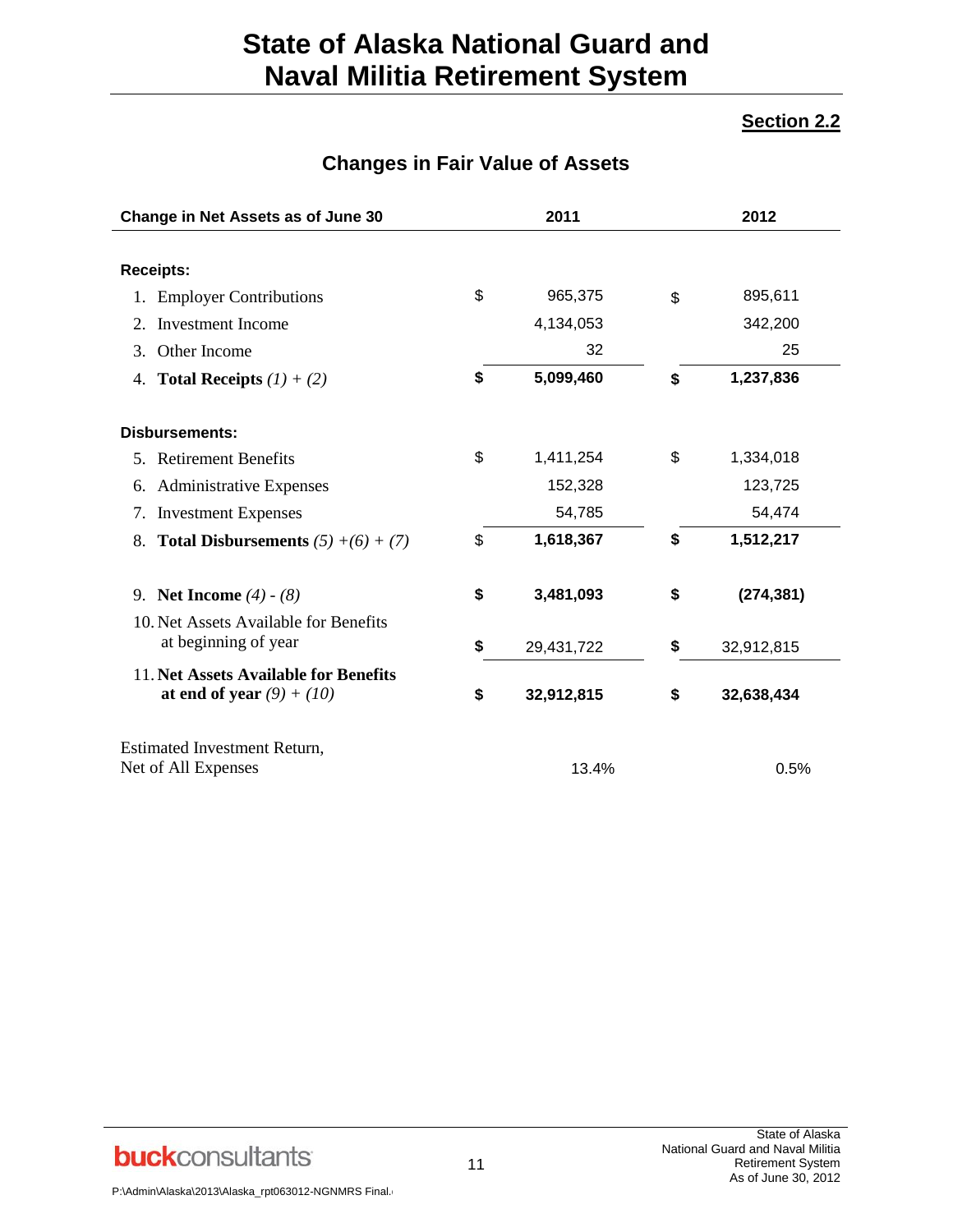#### **Section 2.3**

### **Actuarial Value of Assets**

The actuarial value of assets was equal to the market value at June 30, 2006. Future investment gains and losses will be recognized 20% per year over 5 years. In no event may valuation assets be less than 80% or more than 120% of market value as of the current valuation date.

#### **In Thousands**

| 1. |                | Deferral of Investment Return for FY12                          |                  |
|----|----------------|-----------------------------------------------------------------|------------------|
|    | a.             | Market Value, June 30, 2011                                     | \$32,912,815     |
|    | b.             | Contributions for FY12                                          | 895,611          |
|    | c.             | Benefit Payments for FY12                                       | 1,334,018        |
|    | d.             | Actual Investment Return (net of expenses)                      | 164,001          |
|    | e.             | Expected Return Rate (net of expenses)                          | 7.00%            |
|    | f.             | Expected Return - Weighted for Timing                           | 2,288,812        |
|    | g.             | Investment Gain/(Loss) for the Year $(d. -f.)$                  | (2, 124, 811)    |
|    | h.             | Deferred Investment Return/(Loss)                               | (1,043,657)      |
| 2. |                | Actuarial Value, June 30, 2012                                  |                  |
|    | a.             | Market Value, June 30, 2012                                     | \$<br>32,638,434 |
|    | b.             | 2012 Deferred Investment Return/(Loss)                          | (1,043,657)      |
|    | $\mathbf{c}$ . | Preliminary Actuarial Value, June 30, 2012                      |                  |
|    |                | $(a. - b.)$                                                     | 33,682,091       |
|    | d.             | Upper Limit: 120% of Market Value, June 30, 2012                | 39,166,121       |
|    | e.             | Lower Limit: 80% of Market Value, June 30, 2012                 | 26,110,747       |
|    | f.             | Actuarial Market Value, June 30, 2012                           |                  |
|    |                | $(c.$ limited by d. and e.)                                     | \$<br>33,682,091 |
|    | g.             | Ratio of Actuarial Value of Assets to<br>Market Value of Assets | 103.2%           |
|    | h.             | Approximate Actuarial Value Investment                          |                  |
|    |                | Return Rate During FY12 Net of All Expenses                     | 3.4%             |
|    |                |                                                                 |                  |

**buck**consultants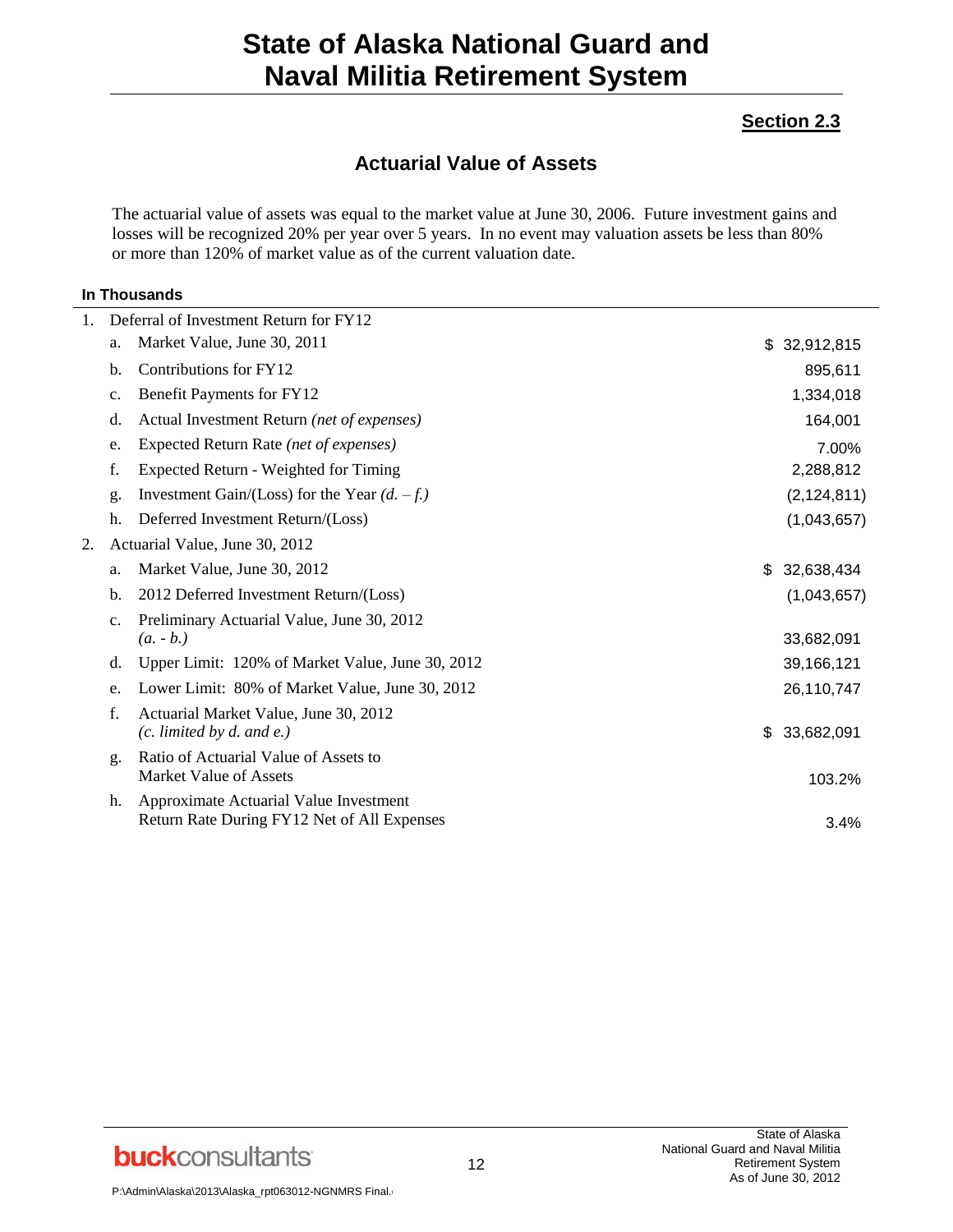### **Section 2.3 (cont'd)**

## **Actuarial Value of Assets**

The tables below show the development of gain/(loss) to be recognized in the current year.

| <b>Plan Year</b><br><b>Ended</b> | <b>Asset Gain/(Loss)</b> | Gain/(Loss)<br><b>Recognized in Prior</b><br>Years | Gain/(Loss)<br><b>Recognized This</b><br>Year | Gain/(Loss)<br><b>Deferred to Future</b><br>Years |
|----------------------------------|--------------------------|----------------------------------------------------|-----------------------------------------------|---------------------------------------------------|
| 6/30/2008                        | \$<br>(2, 163, 337)      | \$<br>(1,730,670)                                  | \$<br>(432, 667)                              | \$<br>0                                           |
| 6/30/2009                        | (4,701,746)              | (2,821,047)                                        | (940, 349)                                    | (940, 350)                                        |
| 6/30/2010                        | 1,168,219                | 467.288                                            | 233,644                                       | 467.287                                           |
| 6/30/2011                        | 1,882,093                | 376.419                                            | 376,419                                       | 1,129,255                                         |
| 6/30/2012                        | (2, 124, 811)            | 0                                                  | (424, 962)                                    | (1,699,849)                                       |
| <b>Total</b>                     | (5,939,582)<br>\$        | (3,708,010)<br>\$                                  | (1, 187, 915)                                 | (1,043,657)                                       |

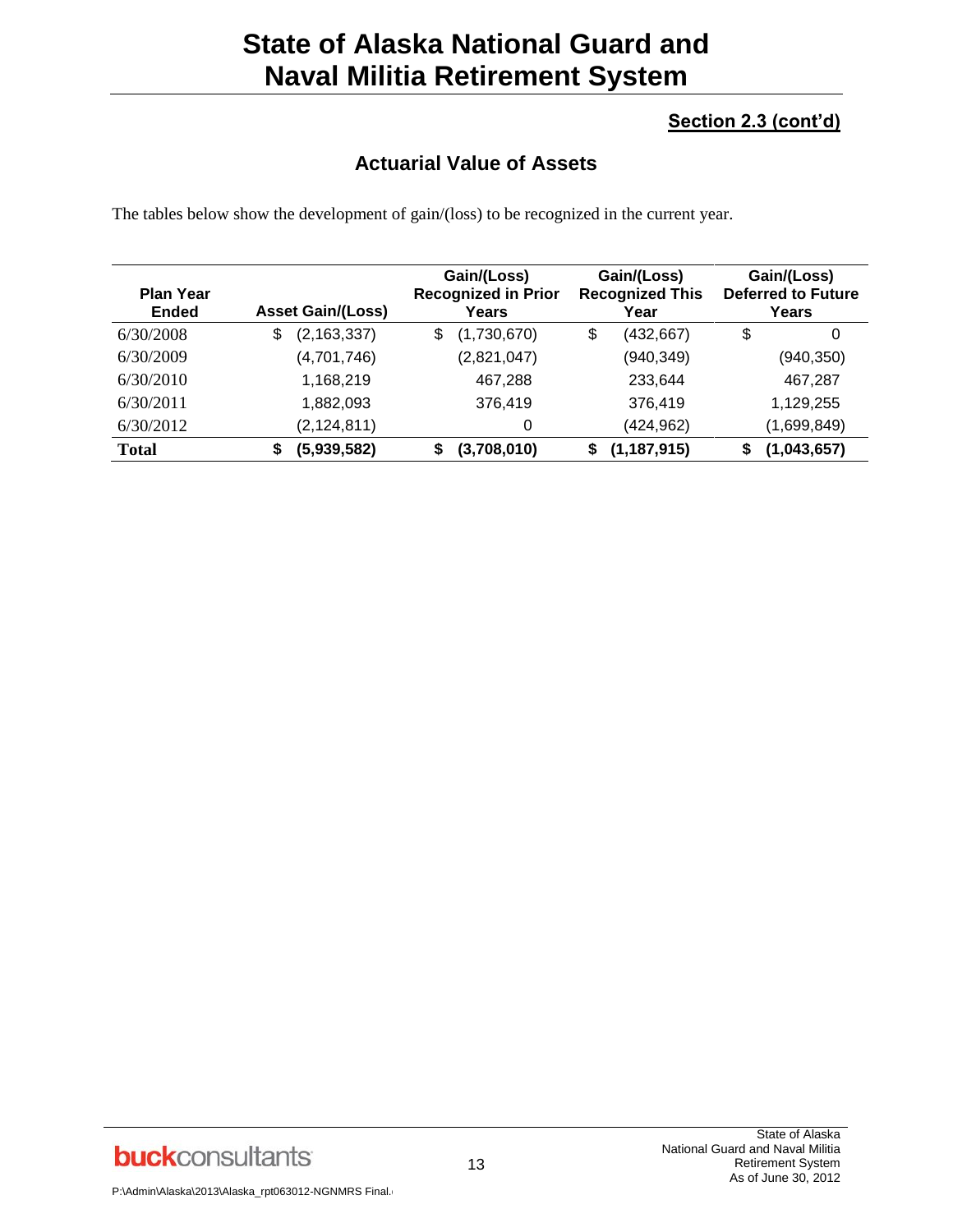### **Section 2.4**

# **Historical Asset Rate of Return**

|                    |               | <b>Actuarial Value</b> |        | <b>Fair Value</b> |
|--------------------|---------------|------------------------|--------|-------------------|
| <b>Year Ending</b> | <b>Annual</b> | <b>Cumulative</b>      | Annual | <b>Cumulative</b> |
| June 30, 2005      | N/A           | N/A                    | 6.4%   | 6.4%              |
| June 30, 2006      | N/A           | N/A                    | 5.2%   | 5.8%              |
| June 30, 2007      | 8.4%          | 8.4%                   | 13.1%  | 8.2%              |
| June 30, 2008      | 6.4%          | 7.4%                   | (2.3)% | 5.5%              |
| June 30, 2009      | 2.8%          | 5.8%                   | (9.8)% | 2.2%              |
| June 30, 2010      | 3.0%          | 5.1%                   | 11.8%  | 3.8%              |
| June 30, 2011      | 4.6%          | 5.0%                   | 13.4%  | 5.1%              |
| June 30, 2012      | 3.4%          | 4.7%                   | 0.5%   | 4.5%              |

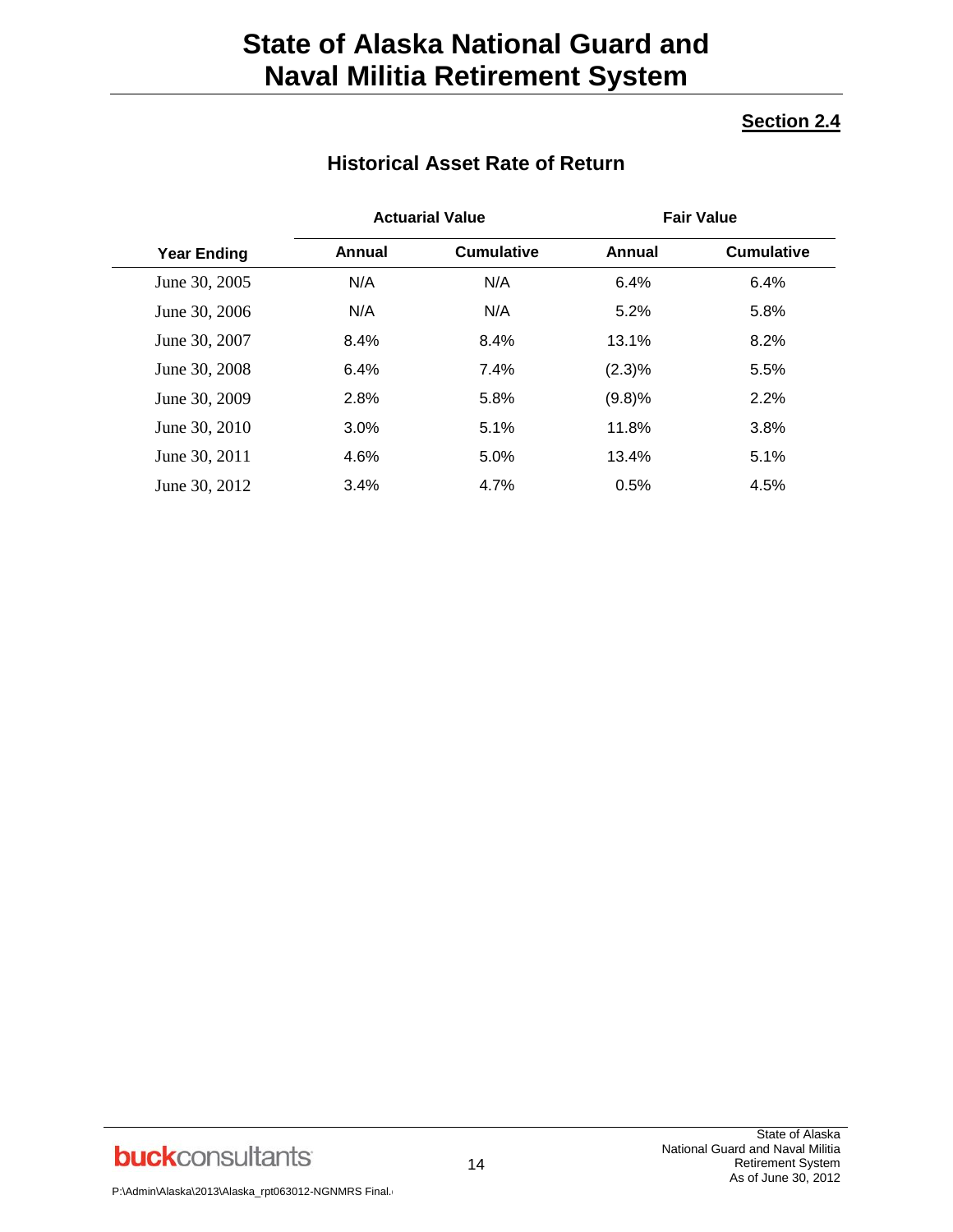**Section 3**

**Accounting Information**

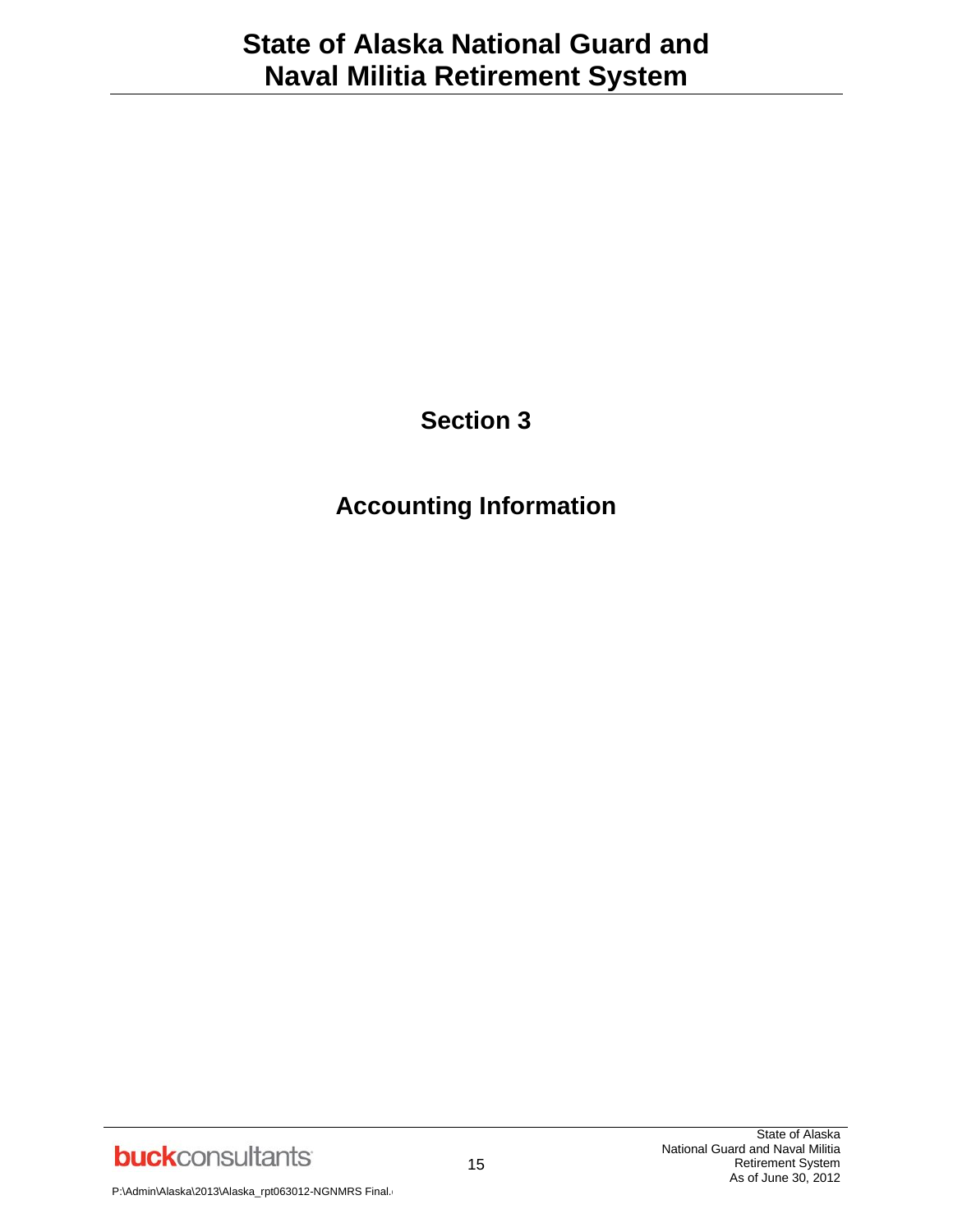### **Section 3.1**

| <b>Actuarial</b><br><b>Valuation</b><br>Date | <b>Actuarial Value</b><br>of Assets<br>(a) | <b>Actuarial</b><br><b>Accrued</b><br>Liabilities<br>$(AAL)^1$<br>(b) | <b>Unfunded</b><br><b>AAL (UAAL)</b><br>$(b - a)$ | <b>Funded</b><br><b>Ratio</b><br>$(a \div b)$ | Covered<br><b>Payroll</b><br>(c) | UAAL as a<br>Percentage<br>of Covered<br><b>Payroll</b><br>$((b - a) \div c)$ |
|----------------------------------------------|--------------------------------------------|-----------------------------------------------------------------------|---------------------------------------------------|-----------------------------------------------|----------------------------------|-------------------------------------------------------------------------------|
| June 30, 1998                                | \$12,671,276                               | 14,252,184<br>\$                                                      | 1,580,908<br>\$                                   | 88.9%                                         | N/A                              | N/A                                                                           |
| June 30, 2000                                | 13,734,397                                 | 17,967,471                                                            | 4,233,074                                         | 76.4%                                         | N/A                              | N/A                                                                           |
| June 30, 2002                                | 12,114,025                                 | 20,545,214                                                            | 8,431,189                                         | 59.0%                                         | N/A                              | N/A                                                                           |
| June 30, 2004                                | 13,391,055                                 | 19,749,305                                                            | 6,358,250                                         | 67.8%                                         | N/A                              | N/A                                                                           |
| June 30, 2006                                | 15,587,569                                 | 25,457,589                                                            | 9,870,020                                         | 61.2%                                         | N/A                              | N/A                                                                           |
| June 30, 2008                                | 28,370,756                                 | 28,904,645                                                            | 533,889                                           | 98.2%                                         | N/A                              | N/A                                                                           |
| June 30, 2010                                | 32,000,585                                 | 30,034,407                                                            | (1,966,178)                                       | 106.5%                                        | N/A                              | N/A                                                                           |
| June 30, 2012                                | 33,682,091                                 | 32,771,017                                                            | (911, 074)                                        | 102.8%                                        | N/A                              | N/A                                                                           |

# **Schedule of Funding Progress**

*<sup>1</sup> Prior to the June 30, 2006 valuation, Projected Unit Credit was the actuarial cost method used to determine actuarial accrued liability. Effective for the June 30, 2006 valuation, the Entry Age Normal Level Dollar Cost Method is used.*



l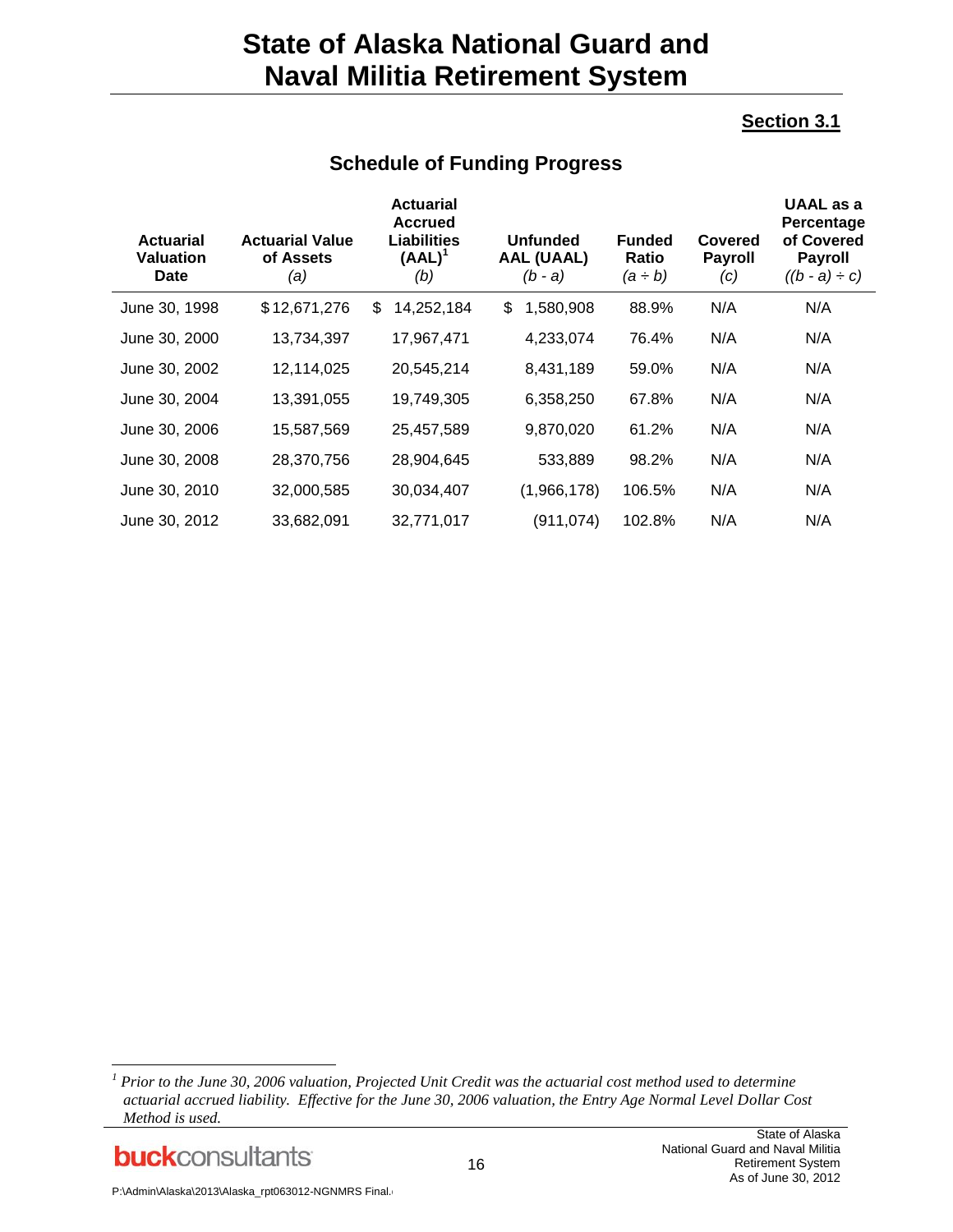### **Section 3.2**

| <b>Fiscal</b>                |                                               |                                             |                                      |                                      |                                  |
|------------------------------|-----------------------------------------------|---------------------------------------------|--------------------------------------|--------------------------------------|----------------------------------|
| <b>Year Ended</b><br>June 30 | <b>Annual Required</b><br><b>Contribution</b> | <b>Actual Annual</b><br><b>Contribution</b> | Supplemental<br><b>Contributions</b> | <b>Total</b><br><b>Contributions</b> | Percentage<br><b>Contributed</b> |
| 1996                         | \$<br>1,359,862                               | \$<br>1,104,400                             | \$<br>8,000,000 <sup>2</sup>         | \$<br>9,104,400                      | 669.5%                           |
| 1997                         | 1,626,000                                     | 1,434,900                                   | $\pmb{0}$                            | 1,434,900                            | 88.2%                            |
| 1998                         | 1,626,000                                     | 1,434,900                                   | $\boldsymbol{0}$                     | 1,434,900                            | 88.2%                            |
| 1999                         | 1,104,519                                     | 1,104,519                                   | $\boldsymbol{0}$                     | 1,104,519                            | 100.0%                           |
| 2000                         | 1,104,519                                     | 1,104,500                                   | $\boldsymbol{0}$                     | 1,104,500                            | 100.0%                           |
| 2001                         | 879,784                                       | 879,800                                     | 0                                    | 879,800                              | 100.0%                           |
| 2002                         | 879,784                                       | 879,800                                     | 0                                    | 879,800                              | 100.0%                           |
| 2003                         | 1,322,502                                     | 1,322,500                                   | 0                                    | 1,322,500                            | 100.0%                           |
| 2004                         | 1,322,502                                     | 1,322,500                                   | $\boldsymbol{0}$                     | 1,322,500                            | 100.0%                           |
| 2005                         | 2,025,257                                     | 1,996,800                                   | $\pmb{0}$                            | 1,996,800                            | 98.6%                            |
| 2006                         | 2,025,257                                     | 2,053,800                                   | $\boldsymbol{0}$                     | 2,053,800                            | 101.4%                           |
| 2007                         | 1,737,406                                     | 1,737,406                                   | $\boldsymbol{0}$                     | 1,737,406                            | 100.0%                           |
| 2008                         | 1,737,406                                     | 1,737,406                                   | 10,000,0003                          | 11,737,406                           | 675.6%                           |
| 2009                         | 2,473,282                                     | 2,473,300                                   | $\boldsymbol{0}$                     | 2,473,300                            | 100.0%                           |
| 2010                         | 2,415,077                                     | 2,603,300                                   | 0                                    | 2,603,300                            | 107.8%                           |
| 2011                         | 965,329                                       | 965,375                                     | $\boldsymbol{0}$                     | 965,375                              | 100.0%                           |
| 2012                         | 895,565                                       | 895,611                                     | 0                                    | 895,611                              | 100.0%                           |

# **Schedule of Employer Contributions**

*<sup>2</sup> During the year ended June 30, 1996, the System received an \$8,000,000 supplemental appropriation from the State of Alaska General Fund to increase System funding. This appropriation was in addition to the amount designated for the 1996 actuarial required contribution. The original contribution requirements for the years ended June 30, 1998 and 1997 were calculated to be \$2,584,919. These contribution requirements were revised to \$1,626,000 as a result of the supplemental contribution in fiscal year 1996.*

**buck**consultants

l

*<sup>3</sup> During the year ended June 30, 2008, the System received a \$10,000,000 supplemental appropriation from the State of Alaska General Fund to increase System funding.*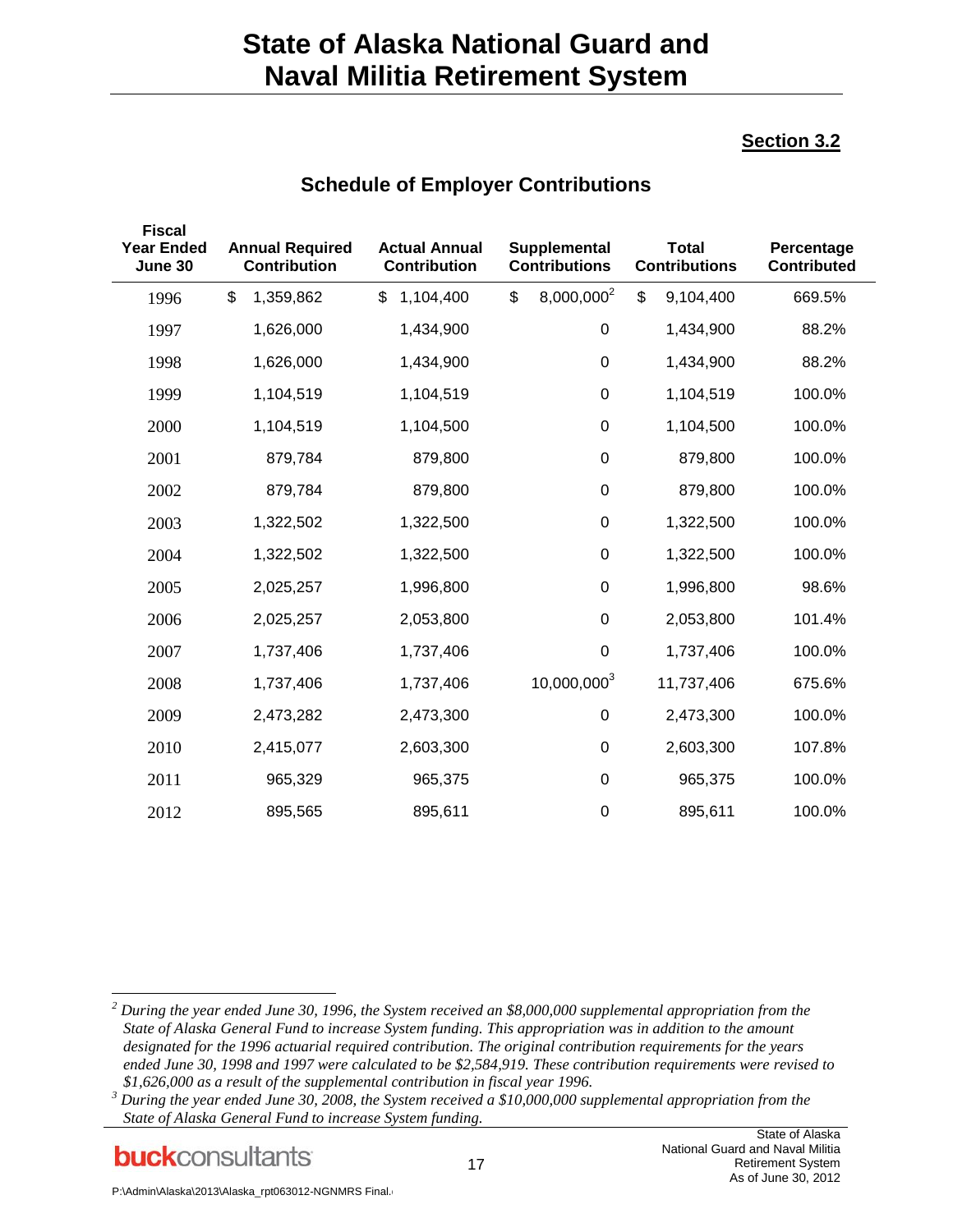#### **Section 3.3**

# **Notes to Trend Data**

| <b>Valuation Date</b>                               | June 30, 2012                                             |
|-----------------------------------------------------|-----------------------------------------------------------|
| <b>Actuarial Cost Method</b>                        | Entry Age Normal                                          |
| Amortization Method                                 | Level dollar, open                                        |
| <b>Amortization Period</b>                          | 20 years less average military service of active members  |
| Asset Valuation Method                              | 5-year smoothed market, 80% / 120% of fair value corridor |
| Actuarial Assumptions<br>Investment rate of return* | 7.00% per annum                                           |
| Projected salary increases                          | None                                                      |
| Cost-of-living adjustment                           | None                                                      |

\* Includes inflation at 3.12% per annum.

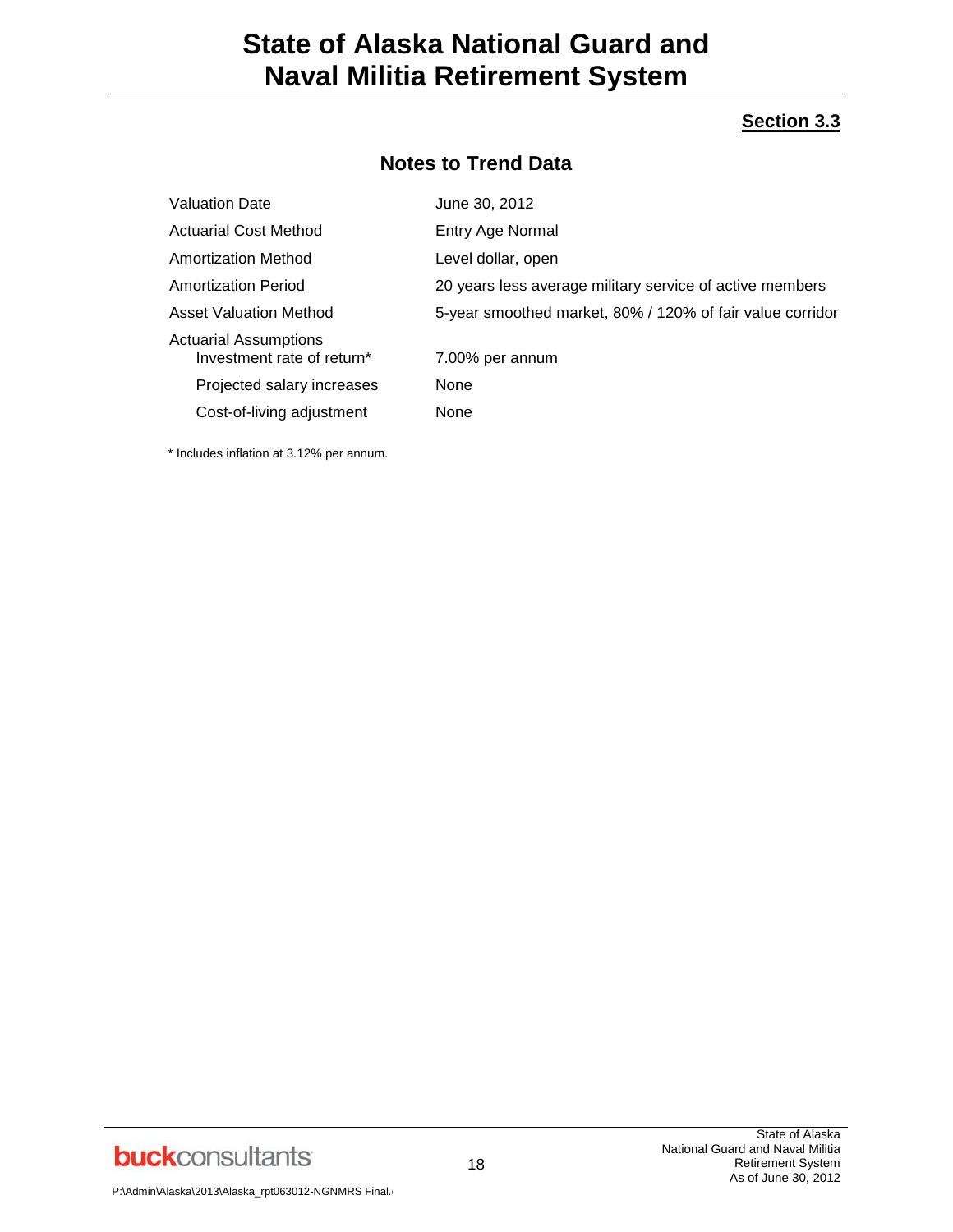**Section 4**

**Member Data**

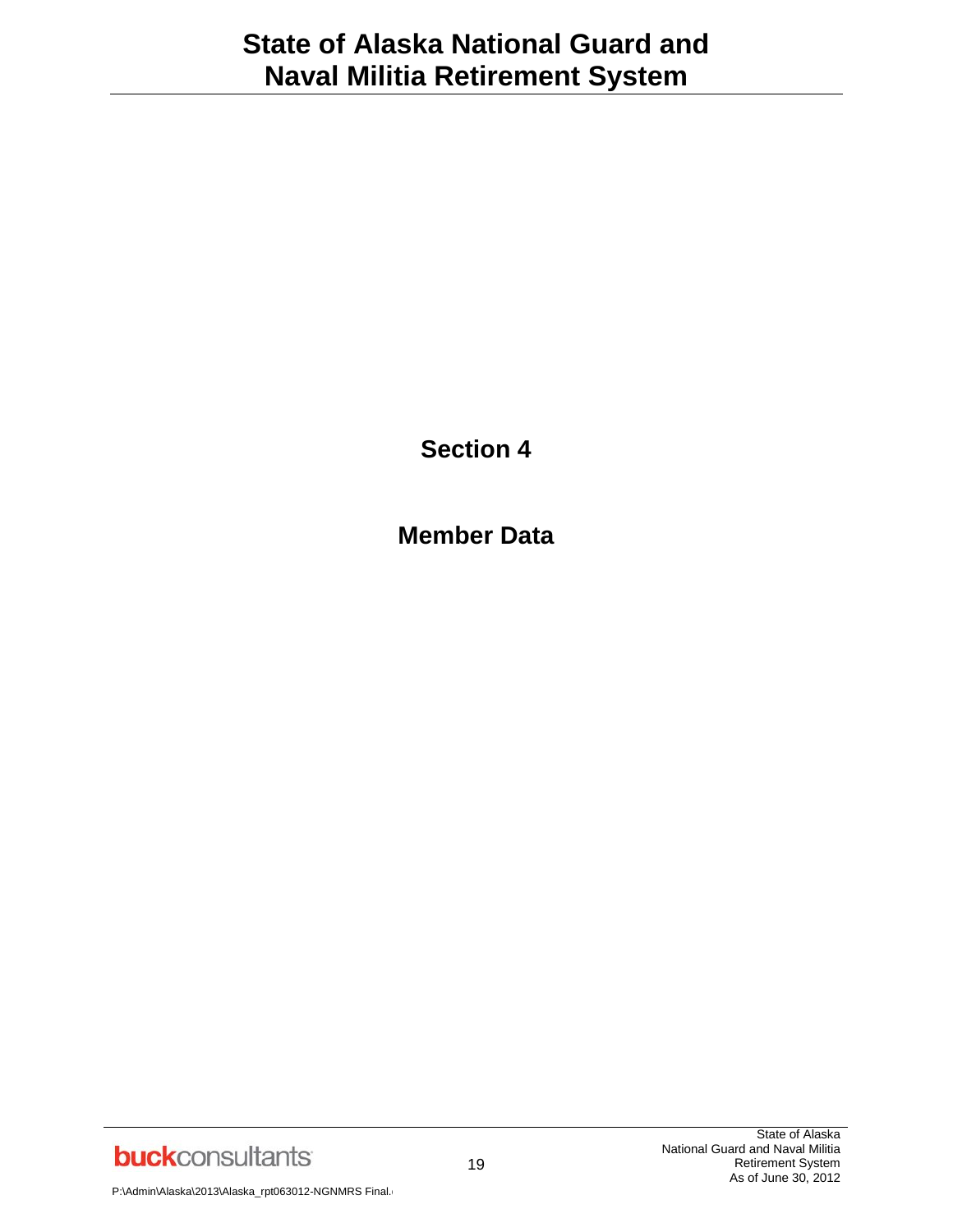### **Section 4.1**

| <b>Census Information as of June 30</b> | 2010  | 2012  |
|-----------------------------------------|-------|-------|
| <b>Active Air Guard Members</b>         |       |       |
| Number                                  | 2,208 | 2,446 |
| Number Vested                           | 531   | 651   |
| Average Age                             | 35.53 | 36.00 |
| Average Alaska Guard Service            | 7.81  | 8.10  |
| <b>Average Total Military Service</b>   | 13.78 | 13.87 |
| <b>Active Army Guard Members</b>        |       |       |
| Number                                  | 1,789 | 1,899 |
| Number Vested                           | 250   | 264   |
| Average Age                             | 31.99 | 31.81 |
| Average Alaska Guard Service            | 5.09  | 5.10  |
| <b>Average Total Military Service</b>   | 10.15 | 9.74  |
| <b>Active Naval Militia Members</b>     |       |       |
| Number                                  | 88    | 52    |
| Number Vested                           | 18    | 5     |
| Average Age                             | 36.08 | 33.93 |
| Average Alaska Militia Service          | 5.57  | 4.63  |
| <b>Average Total Military Service</b>   | 11.23 | 9.58  |
| <b>Total Active Members</b>             |       |       |
| Number                                  | 4,085 | 4,397 |
| Number Vested                           | 799   | 920   |
| Average Age                             | 33.99 | 34.16 |
| Average Alaska Guard Service            | 6.57  | 6.76  |
| <b>Average Total Military Service</b>   | 12.14 | 12.04 |
| <b>Vested Terminated Members</b>        |       |       |
| Number                                  | 1,251 | 1,308 |
| Average Age                             | 54.78 | 56.49 |
| Average Alaska Guard Service            | 17.96 | 17.52 |
| <b>Average Total Military Service</b>   | 25.61 | 25.34 |
| <b>Retirees (including QDROs)</b>       |       |       |
| Number                                  | 547   | 608   |
| Average Age                             | 58.75 | 57.95 |
| <b>Average Years Remaining</b>          | 11.61 | 11.90 |

### **Summary of Members Included**

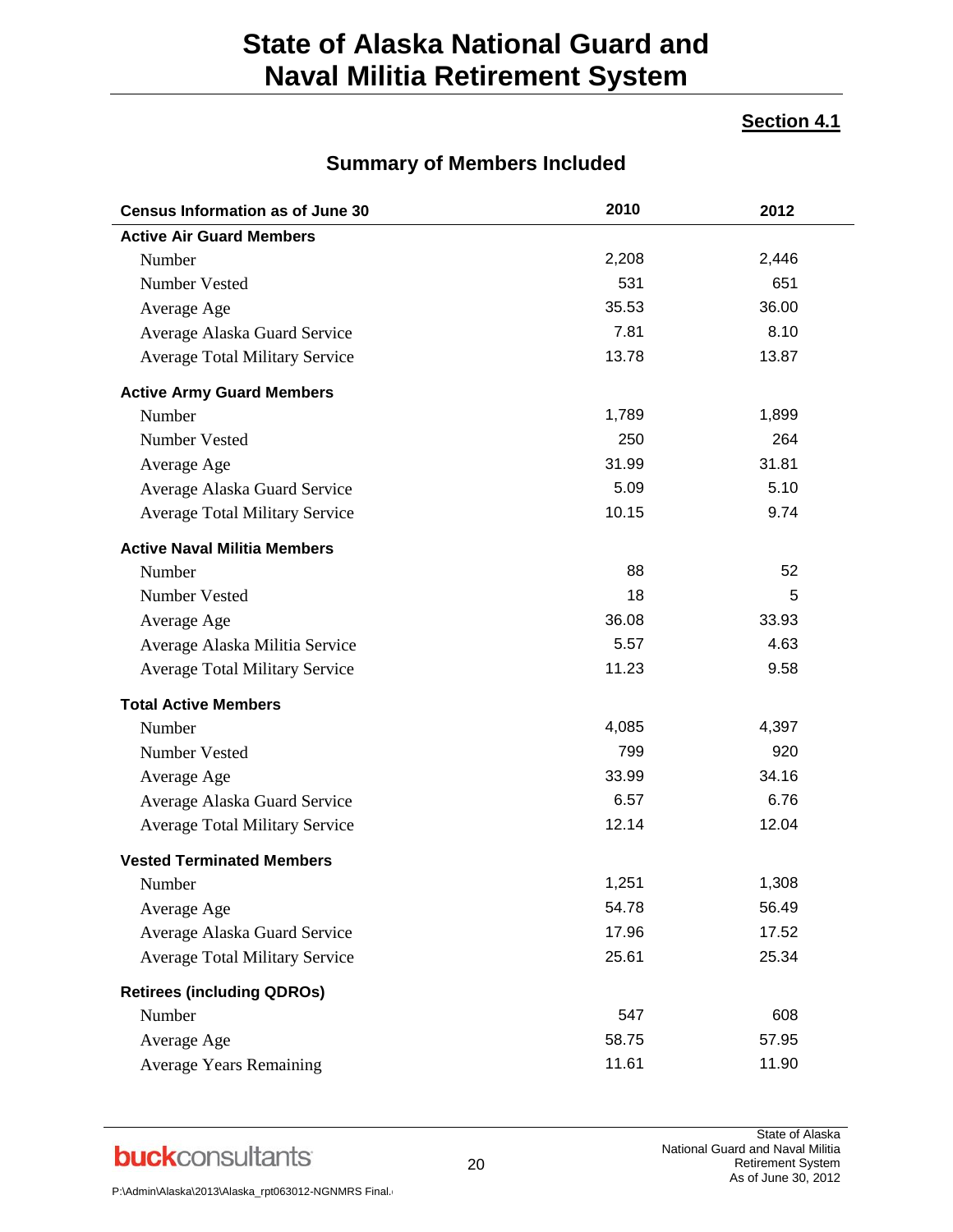#### **Section 4.2(a)**

|              |         |       |             |           | <b>Total Alaska Guard Service</b> |             |          |              |             |              |
|--------------|---------|-------|-------------|-----------|-----------------------------------|-------------|----------|--------------|-------------|--------------|
| Age<br>Group | $0 - 4$ | $5-9$ | $10 - 14$   | $15 - 19$ | $20 - 24$                         | 25-29       | 30-34    | 35-39        | $40+$       | <b>Total</b> |
| $0 - 19$     | 173     | 0     | 0           | 0         | 0                                 | 0           | 0        | 0            | 0           | 173          |
| 20-24        | 665     | 105   | $\mathbf 0$ | 0         | $\pmb{0}$                         | $\mathbf 0$ | 0        | 0            | $\mathbf 0$ | 770          |
| 25-29        | 516     | 254   | 37          | 0         | 0                                 | 0           | 0        | 0            | $\mathbf 0$ | 807          |
| 30-34        | 372     | 271   | 97          | 12        | 0                                 | 0           | 0        | 0            | 0           | 752          |
| 35-39        | 227     | 191   | 103         | 71        | 11                                | 0           | 0        | $\mathbf 0$  | 0           | 603          |
| 40-44        | 121     | 188   | 133         | 76        | 61                                | 6           | 0        | 0            | 0           | 585          |
| 45-49        | 42      | 100   | 84          | 88        | 64                                | 24          | 0        | 0            | $\mathbf 0$ | 402          |
| 50-54        | 19      | 34    | 30          | 47        | 47                                | 28          | 5        | 0            | 0           | 210          |
| 55-59        | 7       | 9     | 9           | 8         | 26                                | 15          | 7        |              | $\mathbf 0$ | 82           |
| 60-64        | 0       |       | 5           | $\Omega$  | $\overline{2}$                    | 2           |          |              | 0           | 12           |
| 65-69        | 0       | 0     | 0           |           | 0                                 | 0           | $\Omega$ | 0            | $\Omega$    |              |
| 70-74        | 0       | 0     | $\mathbf 0$ | 0         | 0                                 | $\mathbf 0$ | 0        | 0            | 0           |              |
| $75+$        | 0       | 0     | $\mathbf 0$ | 0         | 0                                 | 0           | 0        | 0            | 0           | 0            |
| <b>Total</b> | 2,142   | 1,153 | 498         | 303       | 211                               | 75          | 13       | $\mathbf{2}$ | $\bf{0}$    | 4,397        |

### **Age and Service Distributions of Active Members – All Actives**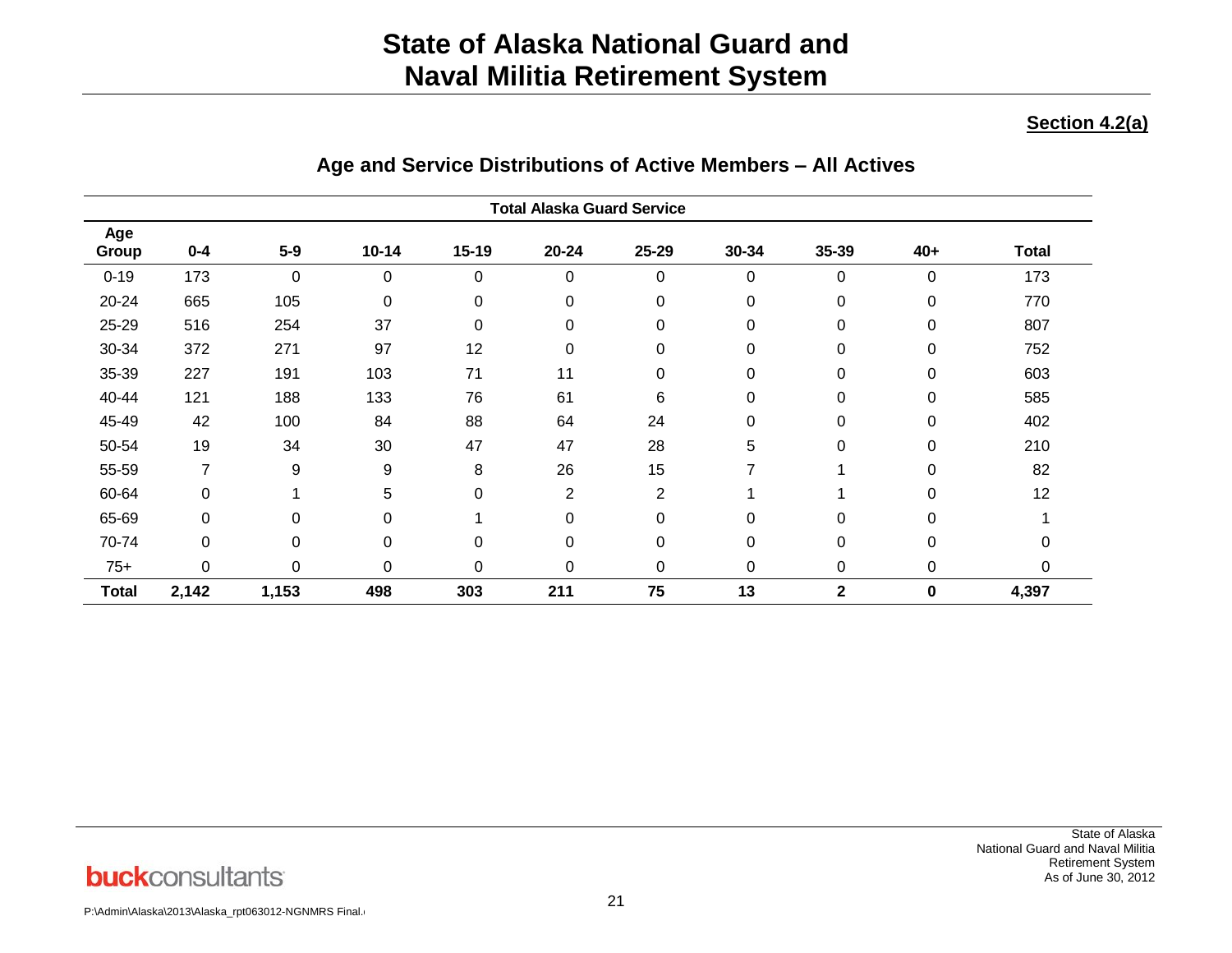#### **Section 4.2(b)**

|              |         |          |             |           | <b>Total Alaska Guard Service</b> |          |             |             |             |              |
|--------------|---------|----------|-------------|-----------|-----------------------------------|----------|-------------|-------------|-------------|--------------|
| Age<br>Group | $0 - 4$ | $5-9$    | $10 - 14$   | $15 - 19$ | $20 - 24$                         | 25-29    | 30-34       | 35-39       | $40+$       | <b>Total</b> |
| $0 - 19$     | 53      | $\Omega$ | 0           | 0         | 0                                 | 0        | $\mathbf 0$ | 0           | 0           | 53           |
| 20-24        | 227     | 39       | $\mathbf 0$ | 0         | 0                                 | 0        | $\pmb{0}$   | 0           | $\mathbf 0$ | 266          |
| 25-29        | 263     | 155      | 27          | 0         | 0                                 | 0        | $\mathbf 0$ | 0           | $\mathbf 0$ | 445          |
| 30-34        | 211     | 171      | 64          | 6         | 0                                 | 0        | 0           | 0           | $\mathbf 0$ | 452          |
| 35-39        | 128     | 112      | 76          | 57        | 9                                 | 0        | 0           | 0           | 0           | 382          |
| 40-44        | 61      | 112      | 94          | 51        | 41                                | 3        | 0           | 0           | $\mathbf 0$ | 362          |
| 45-49        | 18      | 63       | 59          | 71        | 54                                | 17       | 0           | 0           | 0           | 282          |
| 50-54        | 8       | 17       | 20          | 37        | 34                                | 17       | 4           | 0           | 0           | 137          |
| 55-59        | 4       | 5        | 5           | 3         | 20                                | 11       | 7           |             | $\mathbf 0$ | 56           |
| 60-64        | 0       | $\Omega$ | 5           | $\Omega$  |                                   | 2        | -4          |             | $\Omega$    | 10           |
| 65-69        | 0       | $\Omega$ | 0           |           | 0                                 | $\Omega$ | 0           | 0           | $\mathbf 0$ |              |
| 70-74        | 0       | 0        | $\pmb{0}$   | 0         | 0                                 | 0        | 0           | 0           | 0           |              |
| $75+$        | 0       | 0        | $\mathbf 0$ | 0         | 0                                 | 0        | 0           | 0           | 0           | 0            |
| <b>Total</b> | 973     | 674      | 350         | 226       | 159                               | 50       | 12          | $\mathbf 2$ | $\bf{0}$    | 2,446        |

# **Age and Service Distributions of Active Members – Air Actives**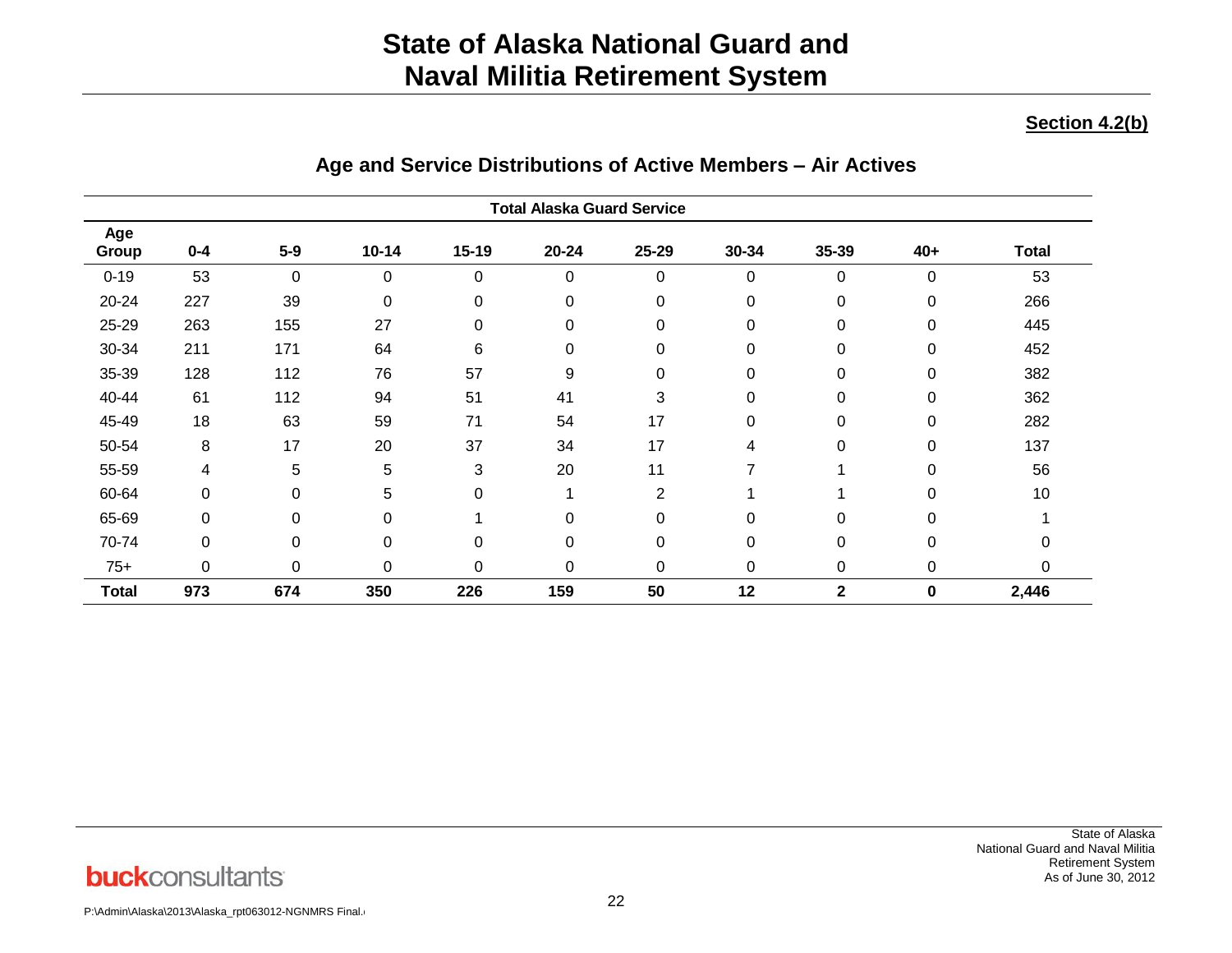#### **Section 4.2(c)**

|              | <b>Total Alaska Guard Service</b> |       |                         |           |           |             |       |             |             |              |
|--------------|-----------------------------------|-------|-------------------------|-----------|-----------|-------------|-------|-------------|-------------|--------------|
| Age<br>Group | $0 - 4$                           | $5-9$ | $10 - 14$               | $15 - 19$ | $20 - 24$ | 25-29       | 30-34 | 35-39       | $40+$       | <b>Total</b> |
| $0 - 19$     | 120                               | 0     | $\mathbf 0$             | 0         | 0         | 0           | 0     | 0           | 0           | 120          |
| 20-24        | 425                               | 66    | $\pmb{0}$               | 0         | 0         | $\mathbf 0$ | 0     | 0           | 0           | 491          |
| 25-29        | 243                               | 98    | 10                      | 0         | 0         | 0           | 0     | 0           | 0           | 351          |
| 30-34        | 158                               | 99    | 33                      | 6         | 0         | 0           | 0     | 0           | 0           | 296          |
| 35-39        | 93                                | 76    | 26                      | 14        | 2         | 0           | 0     | 0           | 0           | 211          |
| 40-44        | 55                                | 76    | 38                      | 24        | 20        | 3           | 0     | 0           | 0           | 216          |
| 45-49        | 24                                | 36    | 24                      | 16        | 10        | 7           | 0     | 0           | 0           | 117          |
| 50-54        | 10                                | 17    | 10                      | 9         | 13        | 11          |       | 0           | 0           | 71           |
| 55-59        | 3                                 | 4     | $\overline{\mathbf{4}}$ | 4         | 6         | 3           | 0     | 0           | 0           | 24           |
| 60-64        | 0                                 |       | $\boldsymbol{0}$        | 0         |           | 0           | 0     | 0           | 0           | 2            |
| 65-69        | 0                                 | 0     | $\mathbf 0$             | 0         | 0         | $\mathbf 0$ | 0     | 0           | 0           |              |
| 70-74        | 0                                 | 0     | $\pmb{0}$               | 0         | 0         | $\mathbf 0$ | 0     | 0           | 0           |              |
| $75+$        | 0                                 | 0     | $\boldsymbol{0}$        | 0         | 0         | $\mathbf 0$ | 0     | 0           | $\mathbf 0$ |              |
| <b>Total</b> | 1,131                             | 473   | 145                     | 73        | 52        | 24          | 1     | $\mathbf 0$ | 0           | 1,899        |

# **Age and Service Distributions of Active Members – Army Actives**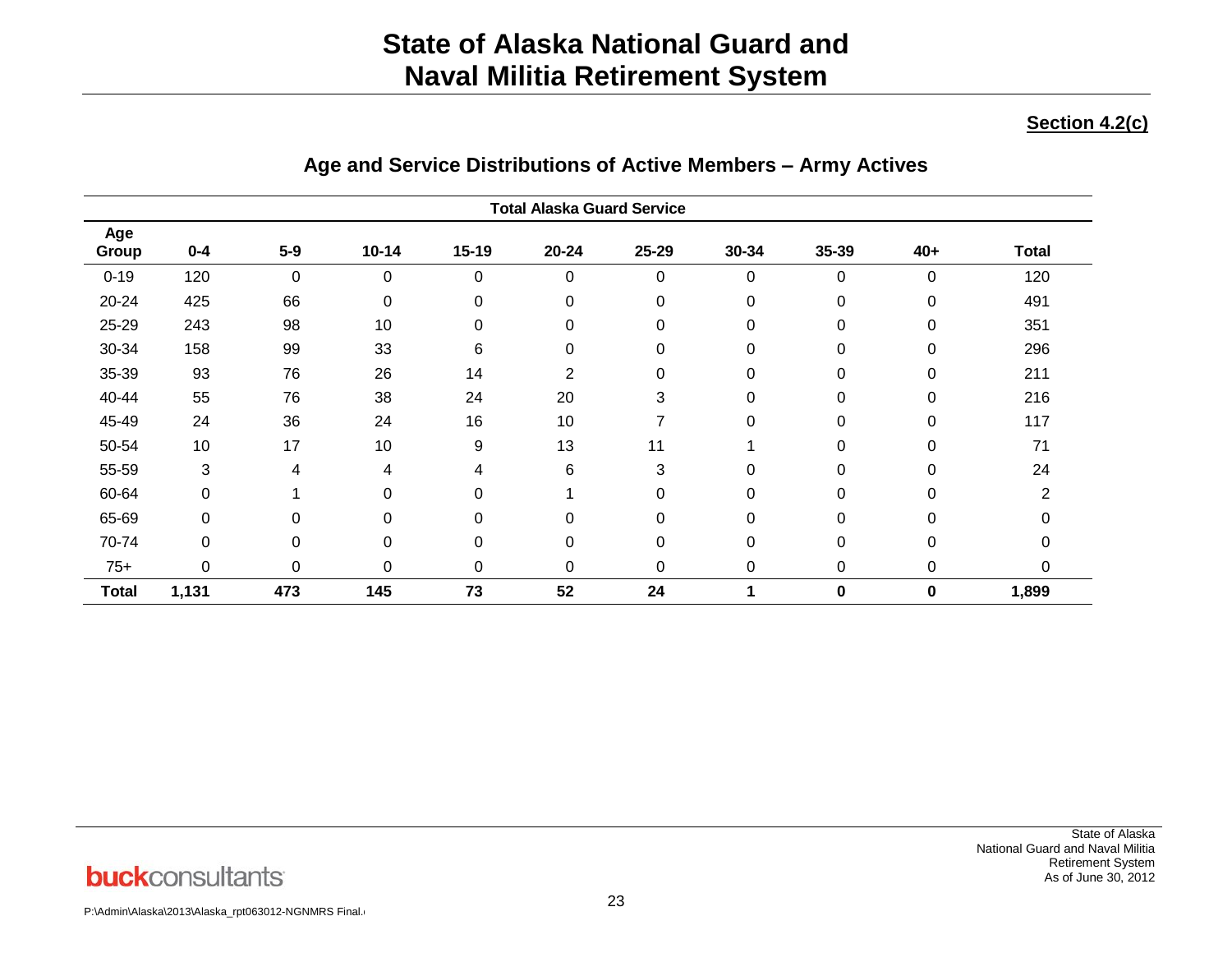#### **Section 4.2(d)**

|              |         |          |           |           | <b>Total Alaska Guard Service</b> |          |          |       |             |              |
|--------------|---------|----------|-----------|-----------|-----------------------------------|----------|----------|-------|-------------|--------------|
| Age<br>Group | $0 - 4$ | $5-9$    | $10 - 14$ | $15-19$   | $20 - 24$                         | 25-29    | 30-34    | 35-39 | $40+$       | <b>Total</b> |
| $0 - 19$     | 0       | $\Omega$ | $\Omega$  | $\Omega$  | 0                                 | 0        | $\Omega$ | 0     | $\mathbf 0$ | ი            |
| $0 - 24$     | 13      | 0        | 0         | 0         | 0                                 | 0        | 0        | 0     | 0           | 13           |
| 25-29        | 10      |          | $\Omega$  | 0         | 0                                 | $\Omega$ | 0        | 0     | 0           | 11           |
| 30-34        | 3       |          | O         | $\Omega$  | 0                                 | $\Omega$ | $\Omega$ | 0     |             | 4            |
| 35-39        | 6       | 3        |           | $\Omega$  | 0                                 | $\Omega$ | 0        | 0     |             | 10           |
| 40-44        | 5       |          |           |           | 0                                 | $\Omega$ | $\Omega$ | 0     |             |              |
| 45-49        | 0       |          |           |           | 0                                 | $\Omega$ | O        | O     |             |              |
| 50-54        |         |          | 0         |           | 0                                 | 0        | 0        | 0     |             |              |
| 55-59        | 0       | 0        | 0         |           | 0                                 |          | 0        | 0     | 0           |              |
| 60-64        | 0       | ∩        | $\Omega$  | $\Omega$  | 0                                 | $\Omega$ | $\Omega$ | 0     |             |              |
| 65-69        | 0       | ∩        | O         | $\Omega$  | 0                                 | $\Omega$ | 0        | O     |             |              |
| 70-74        | 0       | ∩        | 0         | $\Omega$  | 0                                 | $\Omega$ | $\Omega$ | 0     |             |              |
| $75+$        | 0       | 0        | 0         | $\pmb{0}$ | 0                                 | 0        | 0        | 0     | 0           | 0            |
| <b>Total</b> | 38      | 6        | 3         | 4         | 0                                 | 4        | $\bf{0}$ | 0     | 0           | 52           |

# **Age and Service Distributions of Active Members – Navy Actives**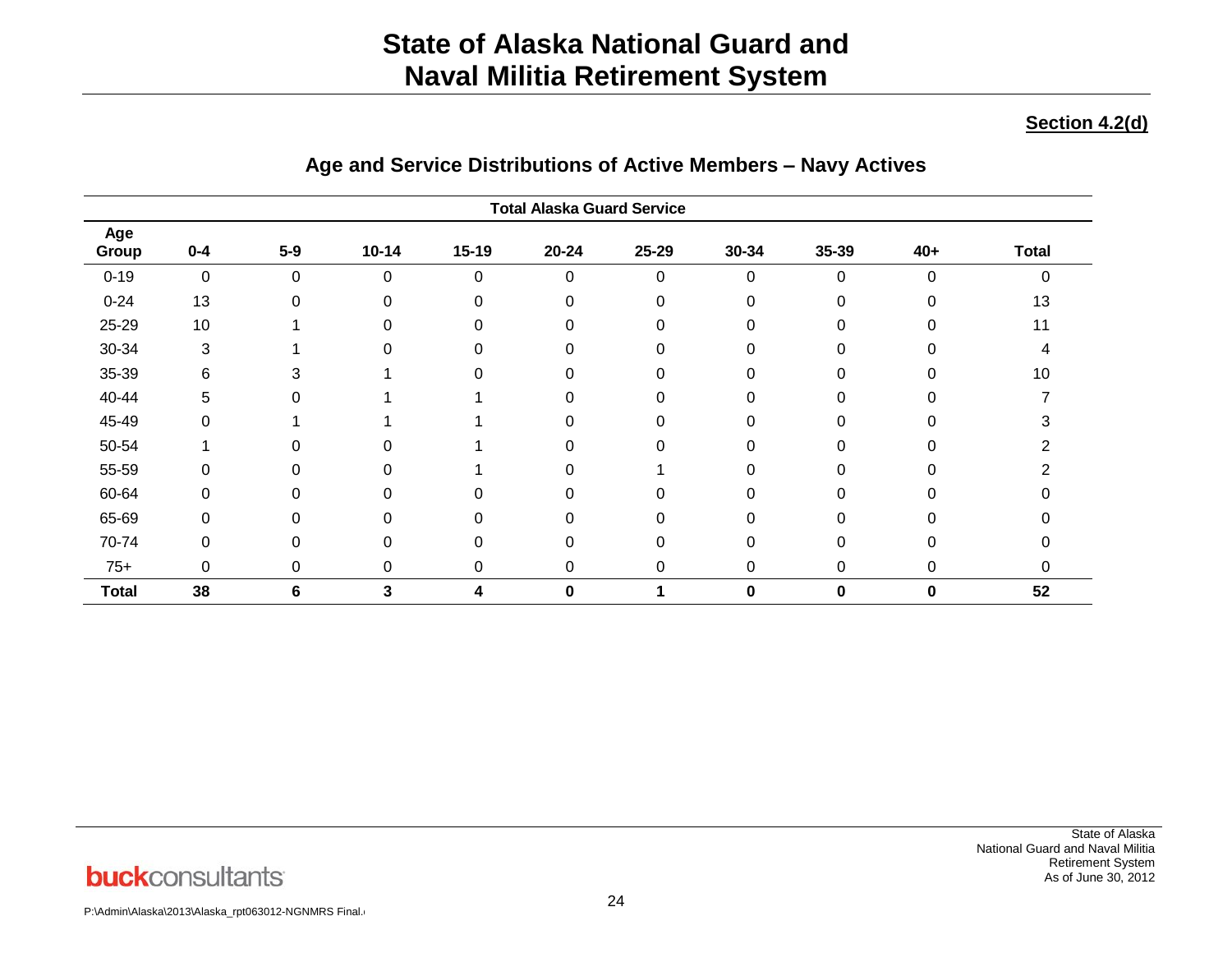### **Section 4.3**

|                                              | <b>Active</b><br><b>Members</b> | <b>Vested</b><br><b>Members</b> | <b>Benefit</b><br><b>Recipients</b> | Total |
|----------------------------------------------|---------------------------------|---------------------------------|-------------------------------------|-------|
| Total at June 30, 2010                       | 4,085                           | 1,251                           | 547                                 | 5,883 |
| New Entrants                                 | 829                             | 0                               | 0                                   | 829   |
| Rehires                                      | 53                              | O                               | (2)                                 | 51    |
| <b>Nonvested Terminations</b>                | (424)                           |                                 | 0                                   | (424) |
| <b>Vested Terminations</b>                   | (72)                            | 72                              | 0                                   | 0     |
| Retirements                                  | (72)                            | (23)                            | 95                                  | 0     |
| New Survivors                                | 0                               | 0                               | 0                                   | 0     |
| New QDROs                                    | 0                               | 0                               | 0                                   | 0     |
| Deaths                                       | (2)                             | (1)                             | (13)                                | (16)  |
| Data Change/Expiration of<br><b>Benefits</b> | $\Omega$                        | 9                               | (19)                                | (10)  |
| Total at June 30, 2012                       | 4,397                           | 1,308                           | 608                                 | 6,313 |

# **Member Data Reconciliation**

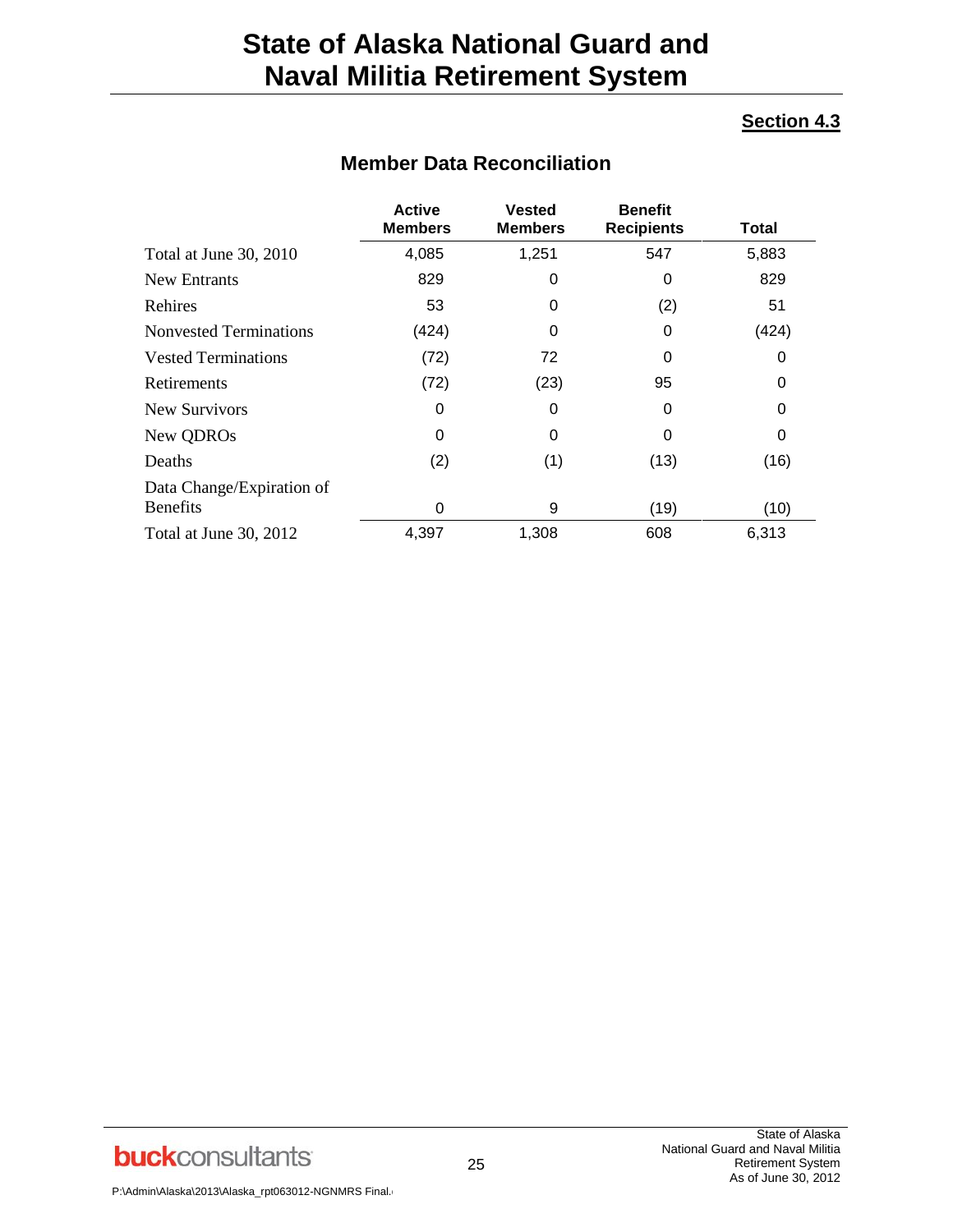# **Section 5**

# **Basis of the Actuarial Valuation**

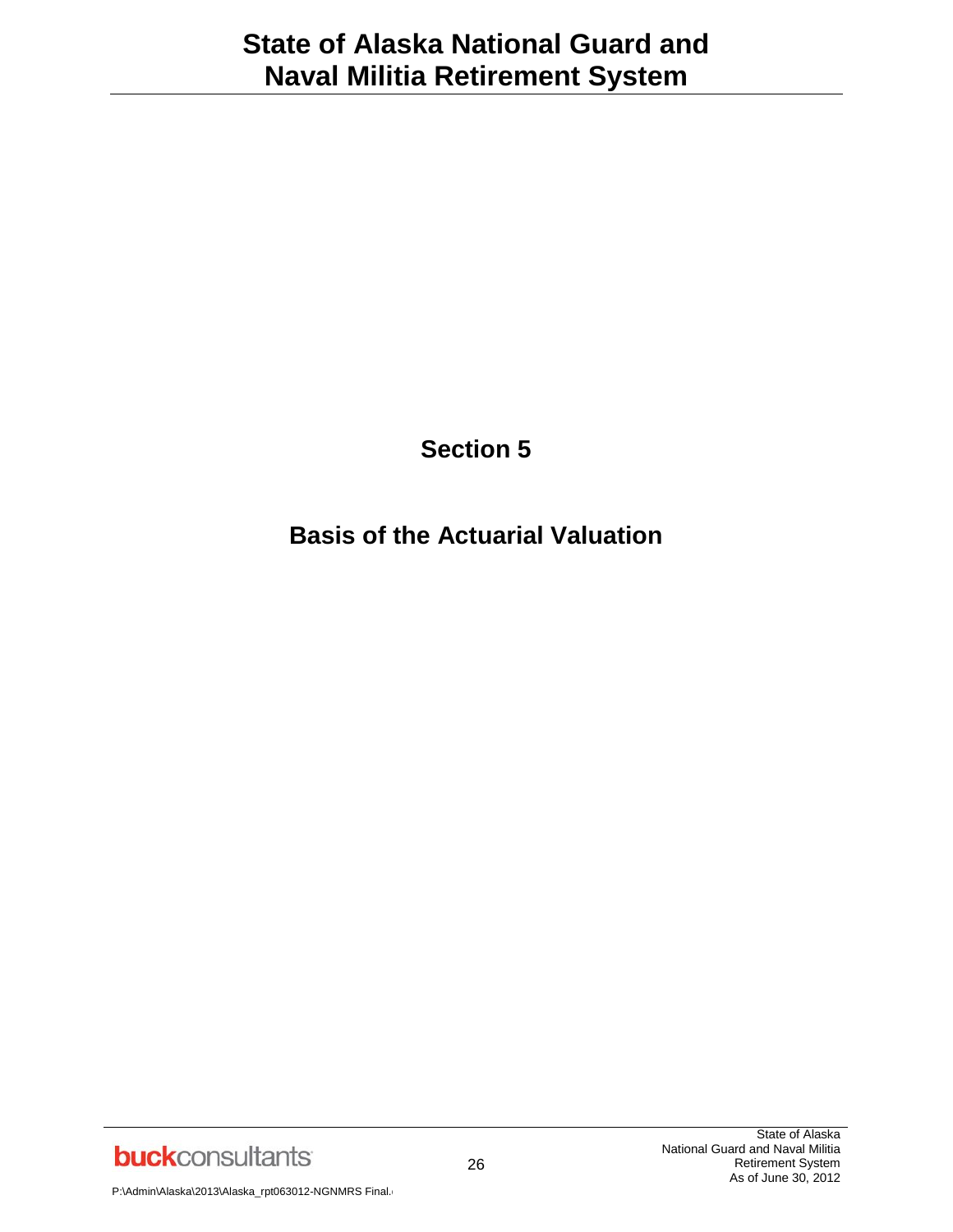### **Section 5.1**

### **Summary of Plan Provisions and Changes in Plan Provisions**

#### **1. Effective Date**

January 1, 1973.

#### **2. Members Included**

Members of the Alaska National Guard who were active on or after January 1, 1973, and members of the Alaska Naval Militia who were active on or after July 1, 1980.

#### **3. Eligibility Service**

Eligibility service is defined as the combined Alaska guard service, guard service in any other state, active military service and the reserves of them. A member must have 20 years of eligibility service to be vested in the National Guard and Naval Militia Retirement System.

#### **4. Benefit Service**

Benefit service is defined as satisfactory service in any branch of the Alaska guard. A member must have 5 years of benefit service to be vested in the National Guard and Naval Militia Retirement System. Benefit service is also used to determine the length of the member's pension retirement benefit.

#### **5. Retirement**

(a) Eligibility:

Members are eligible for voluntary retirement after completing 20 years of satisfactory service in the Alaska National Guard, Alaska Naval Militia or U.S. Armed Forces, and the reserve of them or any combination of that service if they have at least five years of Alaska National Guard or Naval Militia service. Credit is also allowed for Territorial Guard service rendered to the former territory of Alaska.

Members are eligible for involuntary retirement at any time assuming there has been no misconduct.

(b) Benefit:

Eligible members may elect to receive:

- (i) monthly benefits of \$100 which are payable for a period equal to the number of months that they were active members;
- (ii) a lump sum benefit equal to the actuarial equivalent of (i); or
- (iii) monthly payments until age 72 equal to the actuarial equivalent of (i).

#### **6. Vesting**

Members are 100% vested after 20 years of total service in the Alaska National Guard, Alaska Naval Militia, U.S. Armed Forces or Reserves, or any combination of that service if members have at least five years of Alaska National Guard or Naval Militia service.

**buck**consultants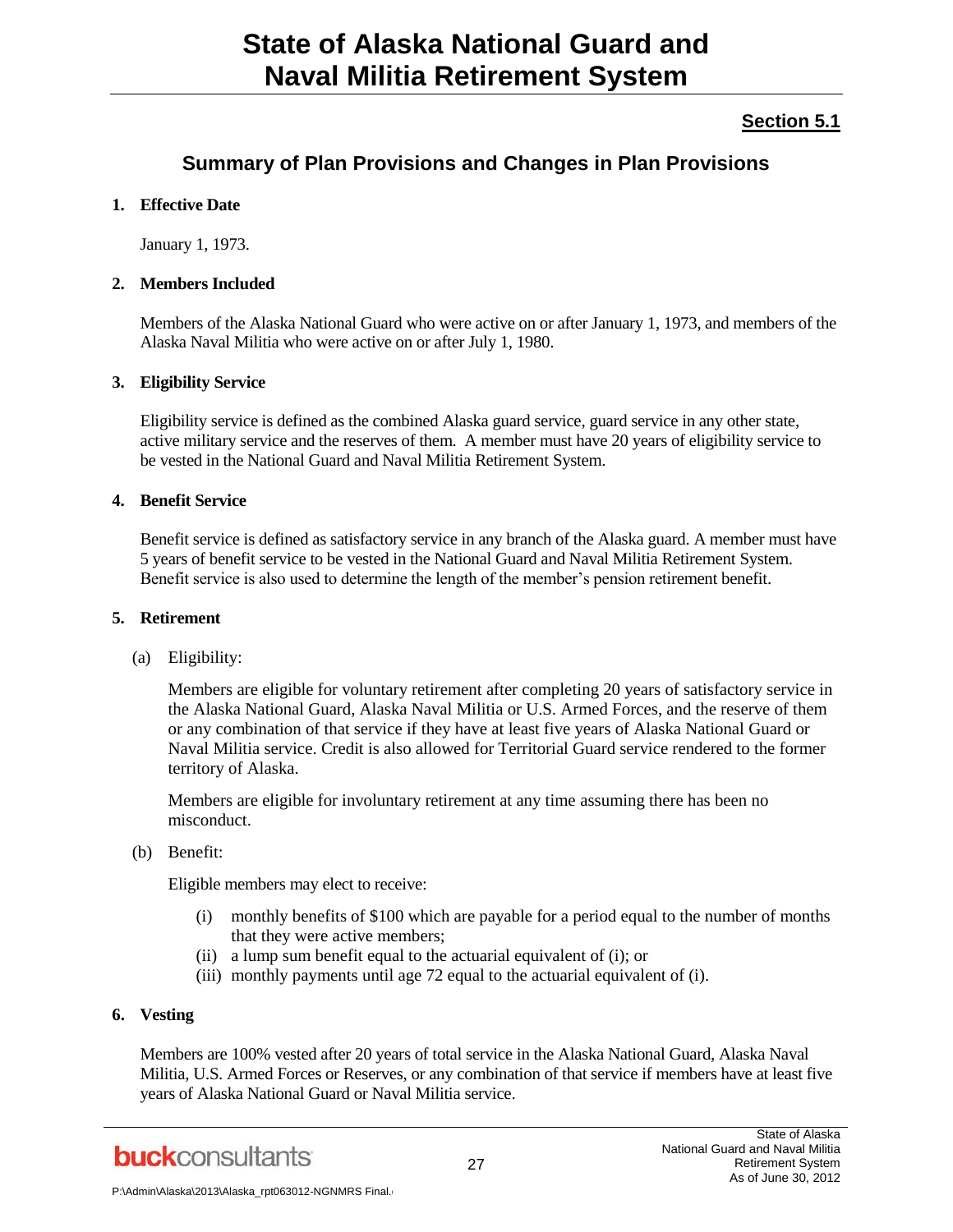### **Section 5.1 (cont'd)**

## **Summary of Plan Provisions and Changes in Plan Provisions**

#### **7. Death Benefits**

- (a) Active Members: If the member has at least five years of active service in the Alaska National Guard or Naval Militia, the designated beneficiary will receive a lump sum benefit equal to the benefit in 5(b) above.
- (b) Retired or Terminated Vested Members:

The designated beneficiary will receive a lump benefit equal to the remaining benefits payable in 5(b) above.

#### **8. Disability Benefits**

Members are eligible to receive monthly disability benefits of \$100 (which are payable for a period equal to the number of months that they were active members) at any age if they become incapacitated and are vested in the plan.

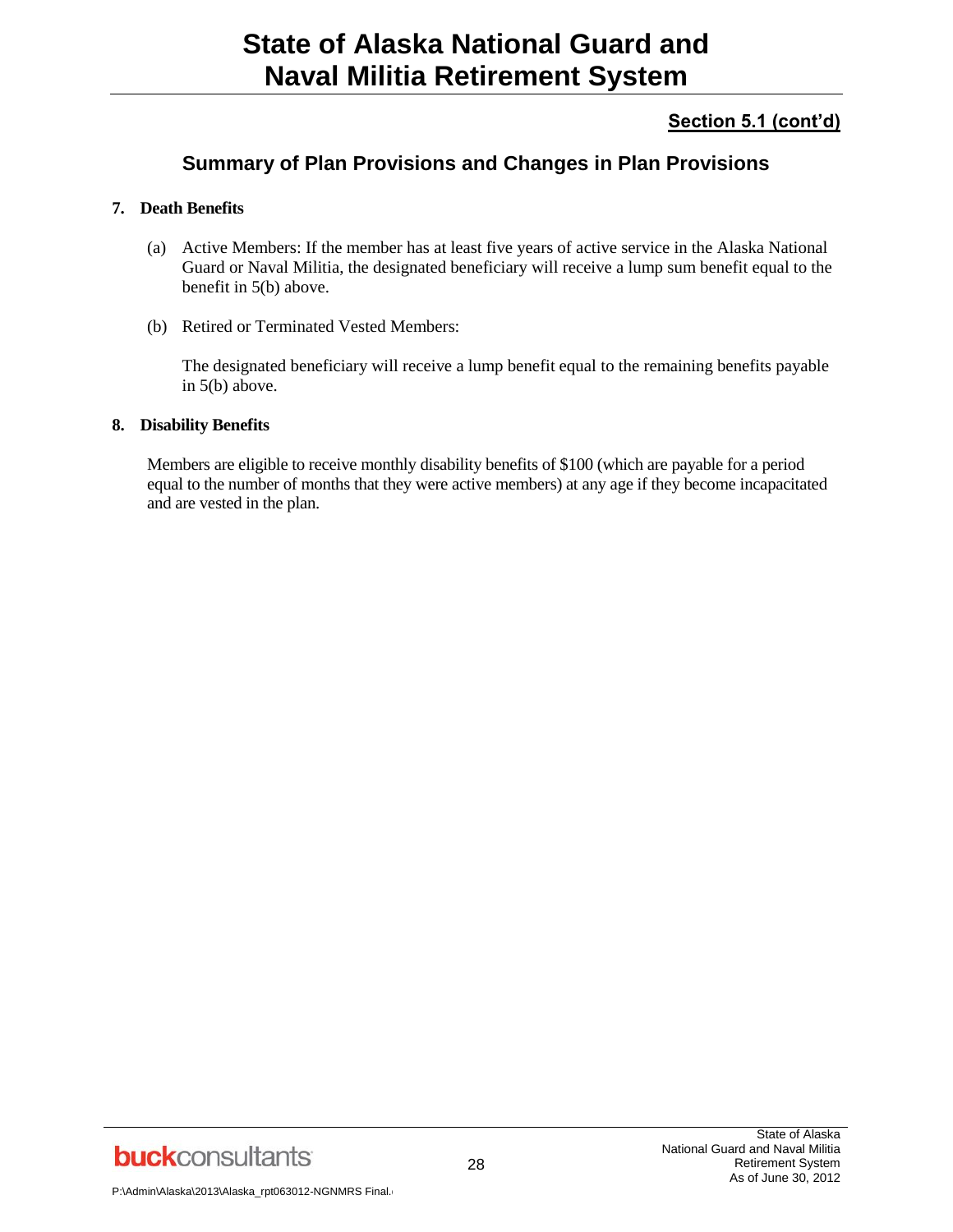### **Section 5.2**

### **Summary of Actuarial Methods and Assumptions**

1. **Actuarial Method –** Entry Age Normal Actuarial Cost. Liabilities and contributions shown in the report are computed using the Entry Age Normal Actuarial Cost method of funding. Any funding surpluses or unfunded accrued liability is amortized over 20 years less the average total military service of active members.

The Accrued Liability under this method at any point in time is the theoretical amount of the fund that would have been accumulated had annual contributions equal to the normal cost been made in prior years (it does not represent the liability for benefits accrued to the valuation date).

The Unfunded Liability is the excess of the actuarial accrued liability over the actuarial value of system assets measured on the valuation date.

Under this method, differences between the actual experience and that assumed in the determination of costs and liabilities will emerge as adjustments in the Unfunded Liability, subject to amortization.

#### 2. **Actuarial Assumptions**

| (a) Interest                   | 7.00% per year, compounded annually, net of investment expenses.                                                                           |
|--------------------------------|--------------------------------------------------------------------------------------------------------------------------------------------|
| (b) Administrative<br>Expenses | The expense load is equal to the average of the prior 2 years actual<br>administrative expenses rounded to the nearest \$1,000 as follows: |

|                  |                                                                                                                                                                                                                                     | Fiscal Year Ending June 30 | Amount |                         |                                   |
|------------------|-------------------------------------------------------------------------------------------------------------------------------------------------------------------------------------------------------------------------------------|----------------------------|--------|-------------------------|-----------------------------------|
|                  |                                                                                                                                                                                                                                     | 2011                       | \$     | 152,328                 |                                   |
|                  |                                                                                                                                                                                                                                     | 2012                       |        | 123,725                 |                                   |
|                  |                                                                                                                                                                                                                                     | Total                      | \$     | 276,053                 |                                   |
|                  |                                                                                                                                                                                                                                     |                            | ÷      |                         |                                   |
|                  |                                                                                                                                                                                                                                     | Expense Load (Rounded)     | \$     | 138,000                 |                                   |
| Mortality<br>(c) | Pre-termination: 1994 Group Annuity Mortality (GAM) Table, sex distinct,<br>1994 Base Year without margin, projected to 2013 using Projection Scale<br>AA, 80% of the male table for males and 60% of the female table for females. |                            |        |                         |                                   |
|                  | Post-termination: 1994 GAM Table, sex-distinct, 1994 Base Year without<br>margin projected to 2013 using Projection Scale AA for males and with a 1-<br>year set-forward for females.                                               |                            |        |                         |                                   |
|                  | Disability: RP-2000 Disabled Retiree Mortality Table.                                                                                                                                                                               |                            |        |                         |                                   |
| (d) Turnover     | Sample rates before 20 years of military service are:                                                                                                                                                                               |                            |        |                         |                                   |
|                  | <b>Select Rates of Turnover</b>                                                                                                                                                                                                     |                            |        |                         | <b>Ultimate Rates of Turnover</b> |
|                  | During the First 5 Years                                                                                                                                                                                                            |                            |        | After the First 5 Years |                                   |
|                  | of Employment                                                                                                                                                                                                                       |                            |        | of Employment           |                                   |
|                  | Year of                                                                                                                                                                                                                             |                            |        |                         |                                   |
|                  | Employment                                                                                                                                                                                                                          | <b>Unisex Rate</b>         | Age    |                         | <b>Unisex Rate</b>                |
|                  |                                                                                                                                                                                                                                     | 20.00%                     | 30     |                         | 7.40%                             |
|                  | $\overline{c}$                                                                                                                                                                                                                      | 10.00%                     | 40     |                         | 6.06%                             |
|                  | 3                                                                                                                                                                                                                                   | 10.00%                     | 50     |                         | 3.26%                             |
|                  | $\overline{\mathcal{L}}$                                                                                                                                                                                                            | 10.00%                     |        |                         |                                   |
|                  | 5                                                                                                                                                                                                                                   | 10.00%                     |        |                         |                                   |

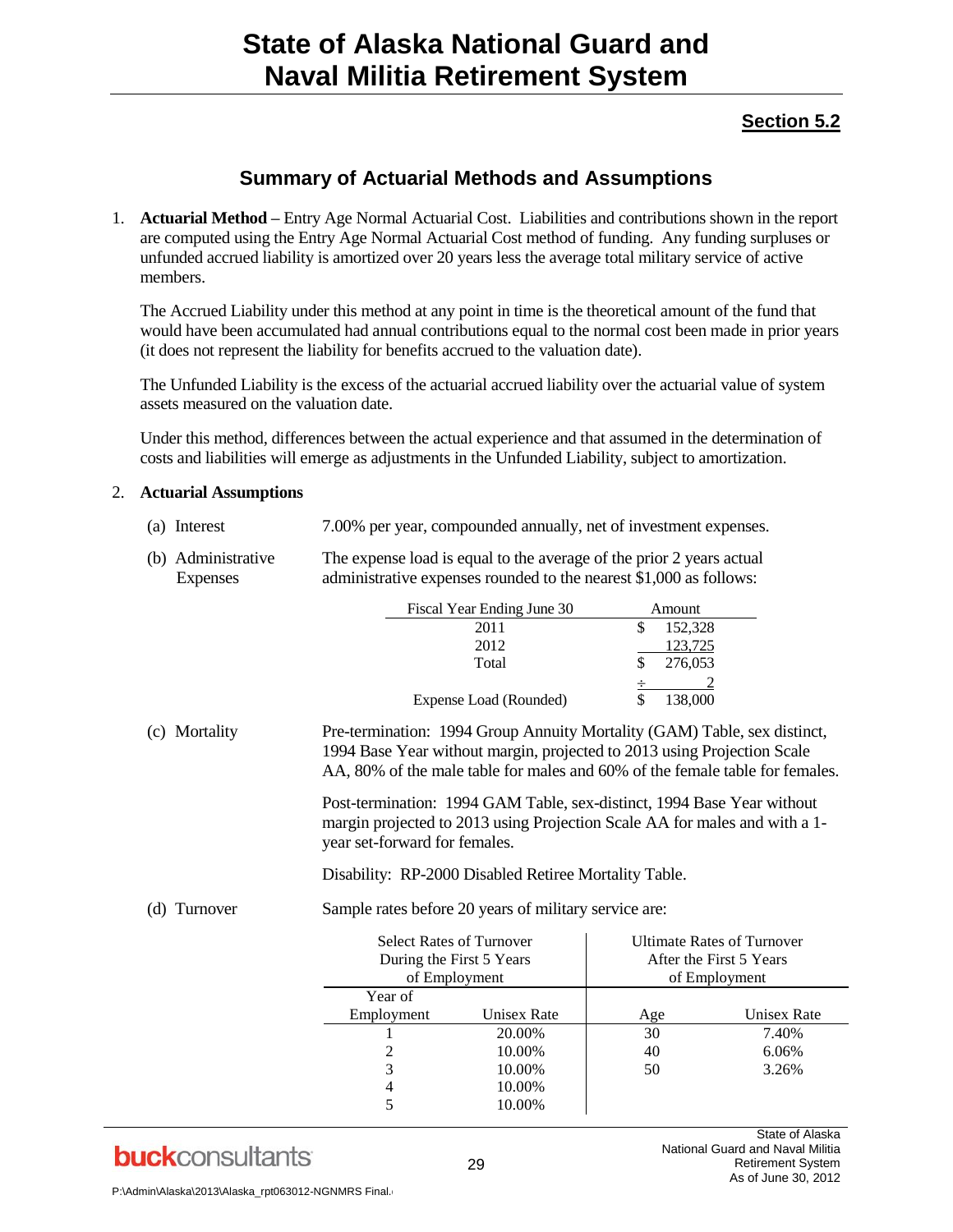### **Section 5.2 (cont'd)**

# **Summary of Actuarial Methods and Assumptions**

(e) Disability Incidence rates based upon the 2005-2009 actual experience of the State of Alaska Public Employees' Retirement System Peace Officer/Firefighter Plan.

Sample rates are shown below.

| Age | <b>Unisex Rate</b> |
|-----|--------------------|
| 20  | .088%              |
| 25  | .094%              |
| 30  | .105%              |
| 35  | .120%              |
| 40  | .144%              |
| 45  | .203%              |
| 50  | .300%              |
| 55  | .500%              |
| 60  | 1.054%             |
|     |                    |

(f) Retirement Age Active members are assumed to retire beginning at the earliest eligible retirement age with at least 20 years of military service according to the following rates:

| Age  | Rate | Age   | Rate |
|------|------|-------|------|
| < 51 | 5%   | 58    | 56%  |
| 51   | 11%  | 59    | 62%  |
| 52   | 18%  | 60    | 68%  |
| 53   | 24%  | 61    | 75%  |
| 54   | 30%  | 62    | 81%  |
| 55   | 37%  | 63    | 87%  |
| 56   | 43%  | 64    | 94%  |
| 57   | 49%  | $65+$ | 100% |

Vested Terminated members are assumed to retire at current age or age 50, whichever is later.

(g) Assets Effective June 30, 2006, the asset valuation method recognizes 20% of the investment gain or loss in each of the current and preceding four years. This method is initialized as of June 30, 2006 at market value and will be phased in over the next five years. Valuation assets are constrained to a range of 80% to 120% of the market value of assets.

#### 3. **Changes in Methods Since the Prior Valuation**

There were no changes in methods from the prior valuation.

#### 4. **Changes in Assumptions Since the Prior Valuation**

There were no changes in assumptions from the prior valuation.

**buck**consultants